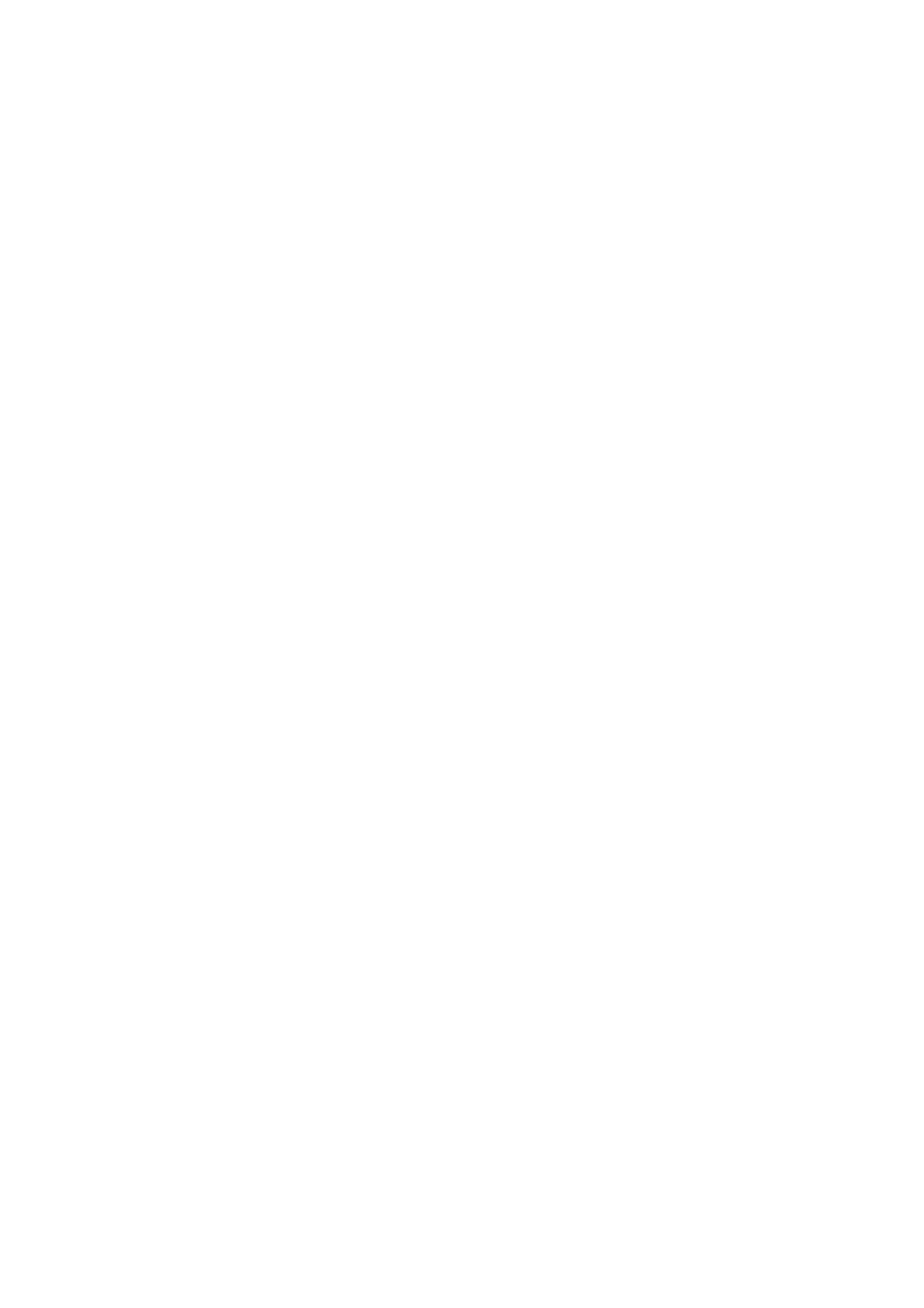## **GLOBAL SOLUTIONS OF NONLINEAR TRANSPORT EQUATIONS FOR CHEMOSENSITIVE MOVEMENT**

H.J. HWANG, K. KANG, AND A. STEVENS

Abstract. A widespread phenomenon in moving microorganisms and cells is their ability to orient themselves in dependence of chemical signals. In this paper we discuss kinetic models for chemosensitive movement, which take into account also evaluations of gradient fields of chemical stimuli which subsequently influence the motion of the respective microbiological species. The basic type of model was discussed by Alt [1], [2] and in Othmer, Dunbar, and Alt [17]. Chalub, Markowich, Perthame and Schmeiser rigorously proved that, in three dimensions, these kind of kinetic models lead to the classical Keller-Segel model as its drift-diffusion limit when the equation for the chemo-attractant is of elliptic type [3], [4]. In [11] it was proved that the macroscopic diffusion limit exists in both two and three dimensions also when the equation of the chemo-attractant is of parabolic type. So far in the rigorous derivations only the density of the chemo-attractant was supposed to influence the motion of the chemosensitive species. Here we are concerned with the effects of evaluations of gradient fields of the chemical stimulus on the behavior of the chemosensitive species. In the macroscopic limit some effects result in a change of the classical parabolic Keller-Segel model for chemotaxis. Under suitable structure conditions global solutions for the kinetic models can be shown.

## **INTRODUCTION**

The starting point of our considerations is the classical chemotaxis model as discussed by Keller and Segel (see [13] and [14]). This system is of advection-diffusion type and consists of two coupled parabolic equations

(1) 
$$
\frac{\partial \rho}{\partial t} = \nabla \cdot (D(\rho, S) \nabla \rho - \chi(\rho, S) \rho \nabla S),
$$

(2) 
$$
\tau \frac{\partial S}{\partial t} = D_0 \Delta S + \alpha \rho - \beta S, \quad \alpha, \beta, \tau \ge 0.
$$

Here  $\rho = \rho(x, t)$  denotes the density of chemotactic cells and  $S = S(x, t)$  is the density of the chemo-attractant. The cells are attracted by the chemical and  $\chi$  denotes their chemotactic sensitivity. The first rigorous derivation of the macroscopic chemotaxis equations from microscopic models, namely interacting stochastic many particle systems, was given in [21]. In [10] a survey about known results on existence of global solutions and finite time blowup for this type of model is given.

In [3] a kinetic model for equation (1) was discussed with a reduced version of equation (2) which is the Poisson equation without decay term

$$
(3) \t-\Delta S = \alpha \rho.
$$

The following kinetic equation for the oriented cell density  $f = f(x, v, t) \ge 0$  is considered in [3, page 3]

(4) 
$$
\frac{\partial f}{\partial t} + v \cdot \nabla_x f = \int_V (T[S]f' - T^*[S]f) dv',
$$

where x, v, and t indicate position, velocity, and time, respectively. Here the abbreviations  $f' = f(x, v', t)$ ,  $T[S] = T[S](x, v, v', t)$  and  $T^*[S] = T[S](x, v', v, t)$  are used. The first term on the right hand side of (4)

<sup>1991</sup> Mathematics Subject Classification. 35K55, 45K05, 82C70, 92C17.

Key words and phrases. chemosensitive movement, sensing of gradient fields, nonlinear transport equations, global solutions, drift-diffusion limit, Keller-Segel model.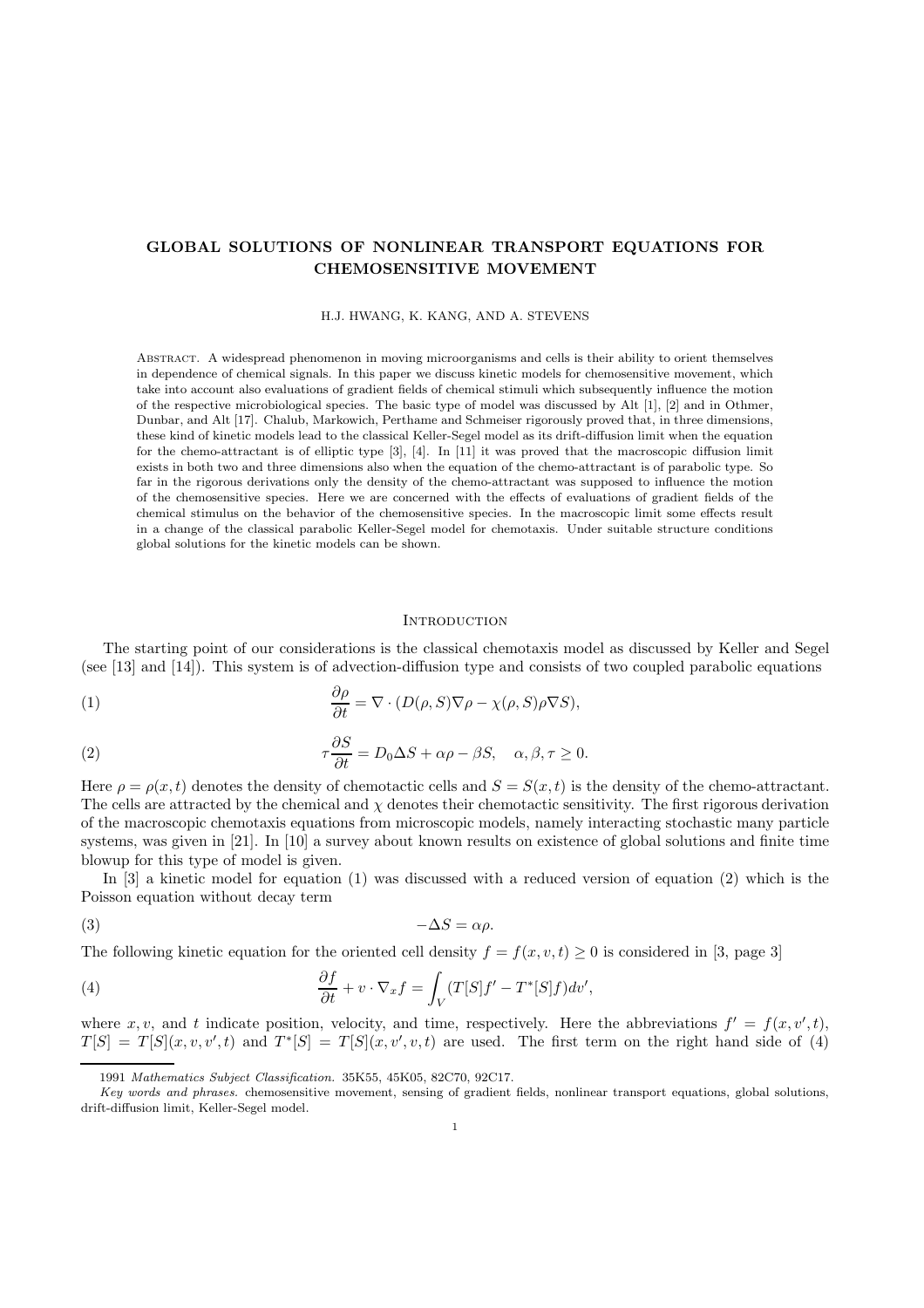describes the turning into direction v and the second term the turning away from v. The cell density  $\rho$  fulfills

$$
\rho(x,t) = \int_V f(x,v,t)dv,
$$

where  $V$  is the set of admissible velocities which is assumed to be compactly supported.

Using stochastic models for the motion of bacteria and leukocytes Alt formally derived (1) from a transport equation similar to (4), [1, section 8], [2, section 3]. Later a general formulation of this velocity-jump process was presented and studied in [17, section 3]. In [18] and [19] Othmer and Hillen studied the formal diffusion limit of a transport equation of (4) by moment expansions, which generalizes parts of Alt's earlier works [1], [2]. A hyperbolic scaling and its formal limit are discussed in [6].

Based on [19] a rigorous proof of the macroscopic limit was given in [3]. After using diffusive scaling of time and space, the non-dimensional form of (4) leads to [3, page 4]

(5) 
$$
\epsilon^2 \frac{\partial f_{\epsilon}}{\partial t} + \epsilon v \cdot \nabla_x f_{\epsilon} = -\mathcal{T}_{\epsilon}[S_{\epsilon}](f_{\epsilon}), \qquad x \in \mathbb{R}^n, \ v \in V, \ t > 0
$$

where

$$
\mathcal{T}_{\epsilon}[Z](g) = \int_{V} (T_{\epsilon}^{*}[Z]g - T_{\epsilon}[Z]g')dv'.
$$

The diffusion limit  $\epsilon \to 0$  was studied for initial conditions

(6) 
$$
f_{\epsilon}(x,v,0) = f_0(x,v), \qquad x \in \mathbb{R}^n, v \in V,
$$

and (5) being coupled to equation (3) for the chemo-attractant. In [3] it was shown that the coupled nonlinear system (5), (6), and (3) results in Keller-Segel type equations for chemotaxis as its macroscopic drift-diffusion limit under suitable conditions turning kernel in three dimension (compare e.g. [3, Theorem 5] and [4, Theorem 2]). In [3] and [4], it was also proved that for suitable turning kernels, blow up can be prevented on the kinetic level for fixed  $\epsilon > 0$ .

In [11], as an extension of [3], the authors prove that such kinetic models have a macroscopic diffusion limit in both two and three dimensions also when the equation of the chemo-attractant is of parabolic type, i.e.  $\tau > 0$ , which is the original version of the chemotaxis model. An independent related result is announced to be given in [5].

In this article, we consider turning kernels depending not only on S but also on  $\nabla S$ , like formally discussed, among others, in [22] and [19], i.e.

(7) 
$$
\epsilon^2 \frac{\partial f_{\epsilon}}{\partial t} + \epsilon v \cdot \nabla_x f_{\epsilon} = -\mathcal{T}_{\epsilon}[S_{\epsilon}, \nabla S_{\epsilon}](f_{\epsilon}), \qquad x \in \mathbb{R}^n, \ v \in V, \ t > 0
$$

with initial condition (6) coupled to

(8) 
$$
\tau \frac{\partial S_{\epsilon}}{\partial t} = \Delta S_{\epsilon} + \alpha \rho_{\epsilon} - \beta S_{\epsilon}, \ \tau \ge 0, \alpha > 0, \beta \ge 0.
$$

where

$$
\rho_{\epsilon} = \int_{V} f_{\epsilon} dv.
$$

In the sequel, for notational convenience, we write  $\mathcal{T}_{\epsilon}[S_{\epsilon}, \nabla S_{\epsilon}]$  as  $\mathcal{T}_{\epsilon}[S_{\epsilon}],$  unless any confusion is to be expected Here we emphasize that the condition on the turning kernel include detection also of spatial gradients of the chemo-attractant by the chemotactic cells. This behavior results under certain conditions in a macroscopic model which varies from the classical Keller-Segel system by additional higher order terms.

Our main result is that suitable turning kernels which take into account the effects of gradient measurements of the chemical exclude blow up of the solutions in finite time on the kinetic level in two dimensions (compare Theorem 2.8 and Theorem 2.15 for elliptic and parabolic cases, respectively). The result can be extended to three dimensions under some restrictions on the turning kernels (compare Theorem 2.10 and Theorem 2.16 for the elliptic and parabolic cases, respectively). We also show the existence of a macroscopic diffusion limit of the kinetic model in two and three dimensions. More precisely, under similar assumptions on the turning kernel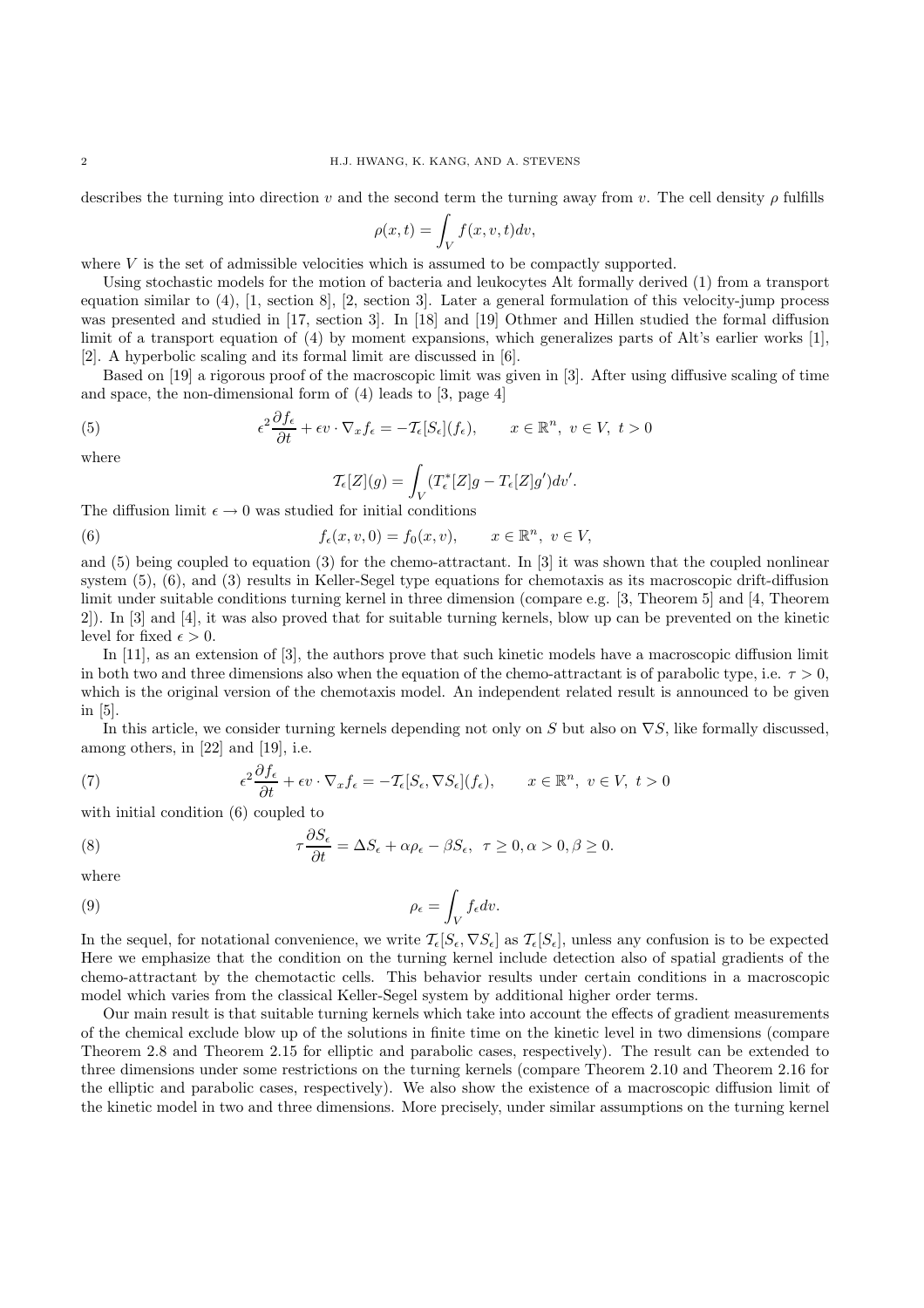$K[S]$  as given in [3], we prove that the coupled nonlinear system  $(6)$ ,  $(7)$ , and  $(8)$  converges to Keller-Segel type equations and their variants for  $\epsilon \to 0$  (compare Theorem 3.4). Our main tool is the potential estimate for S. In particular, in case the chemo-attractant equation is of elliptic type, i.e.  $\tau = 0$  and in two dimensions, log-type estimates for the chemical S are used to obtain global existence for the kinetic model (similar techniques were used in  $[12, \text{Lemma } 4]$ .

The plan of this paper is as follows: In section 1, we introduce notations used in this article and briefly review derivations of the macroscopic equation presented in [3] and [11]. In section 2, we prove that the kinetic model (7)-(9) has a global solution for 'suitable' turning kernels. In section 3, we prove existence of the diffusion limit for a short time interval. In section 4 we give concrete examples on how the specific dependencies of the turning kernel result in different macroscopic equations.

## 1. Preliminaries

We first introduce some notations which will be used throughout this article and recall some of the observations presented in [3].

• We denote by G the Bessel potential, which is the fundamental solution of the differential operator  $1 - \Delta$  in  $\mathbb{R}^n$  (see [20, page 130-132])

(10) 
$$
G(x) = \frac{1}{4\pi} \int_0^\infty e^{-\pi \frac{|x|^2}{4s} - \frac{s}{4\pi}} s^{\frac{-n+2}{2}} \frac{ds}{s}.
$$

• By Γ we denote the fundamental solution of the differential operator  $\partial_t - \Delta_x + \beta$  in  $\mathbb{R}^n \times \mathbb{R}_+$ 

(11) 
$$
\Gamma(x,t) = \frac{1}{(4\pi t)^{\frac{n}{2}}} \exp\left(-\frac{|x|^2}{4t} - \beta t\right).
$$

• For  $\Omega \subset \mathbb{R}^n$  and  $1 \leq q \leq \infty$ ,  $L^q(\Omega)$  denotes the Banach space of measurable functions with

$$
||u||_{L^q(\Omega)} = \left(\int_{\Omega} |u(x)|^q dx\right)^{1/q}, q < \infty \quad \text{and} \quad ||u||_{L^{\infty}(\Omega)} = \operatorname{ess} \sup_{\Omega} |u|.
$$

• Let  $\Omega_t = \Omega \times (0, t)$ . For  $1 \le q \le \infty$ ,  $L^q(\Omega_t)$  denotes the Banach space of all measurable functions with the finite norm

$$
||u||_{L^q(\Omega_t)} = \left(\int_0^t \int_{\Omega} |u(x,t)|^q dx dt\right)^{1/q}.
$$

- For  $1 \le q \le \infty$ ,  $W^{k,q}(\Omega)$  denotes the usual Sobolev space; i.e.,  $W^{k,q}(\Omega) = \{u : D^{\alpha}u \in L^q(\Omega), 0 \le |\alpha| \le k\}.$
- $C^{\alpha}(\Omega)$  denotes the Banach space of functions that are Hölder continuous with exponent  $\alpha \in (0,1)$ , and  $C^{k,\alpha}(\Omega)$  consists of all functions whose derivatives up to k–th order are Hölder continuous with exponent  $\alpha \in (0,1)$ .
- Let  $f \in L^1(\mathbb{R}^n)$ . The Fourier transform of f is denoted by  $\hat{f}(\xi) = \int_{\mathbb{R}^n} f(x)e^{-x\cdot\xi} dx$ .
- The convolution of two functions f and g is denoted by  $f * g(x) = \int_{\mathbb{R}^n} f(x y)g(y)dy = \int_{\mathbb{R}^n} f(y)g(x y)g(y)dy$  $y)dy.$
- By  $C = C(\alpha, \beta, \ldots)$  we denote a constant depending on the prescribed quantities  $\alpha, \beta, \ldots$ . The domain  $\Omega$  considered in this article is  $\mathbb{R}^n, n = 2, 3$ .

To make this note self-contained, we review the formal derivation of the macroscopic equation from the kinetic model presented in [3] (compare the details in [3, page 5-7]). For simplicity we assume for a moment  $\tau = 1, \alpha = 1$ , and  $\beta = 1$  (other cases can be formally derived in a similar way without any difficulty). Since the integral of  $\mathcal{T}_{\epsilon}[S](f)$  with respect to the velocity vanishes, we obtain the macroscopic conservation equation

(12) 
$$
\frac{\partial \rho_{\epsilon}}{\partial t} + \nabla \cdot J_{\epsilon} = 0,
$$

where  $J_{\epsilon}(x,t) = \epsilon^{-1} \int_V v f_{\epsilon}(x,v,t) dv$  is the flux density. The turning kernel is assumed to have the following asymptotic expansion  $T_{\epsilon}[S] = T_0[S] + \epsilon T_1[S] + O(\epsilon^2)$ . Then the turning operator can be expanded in a similar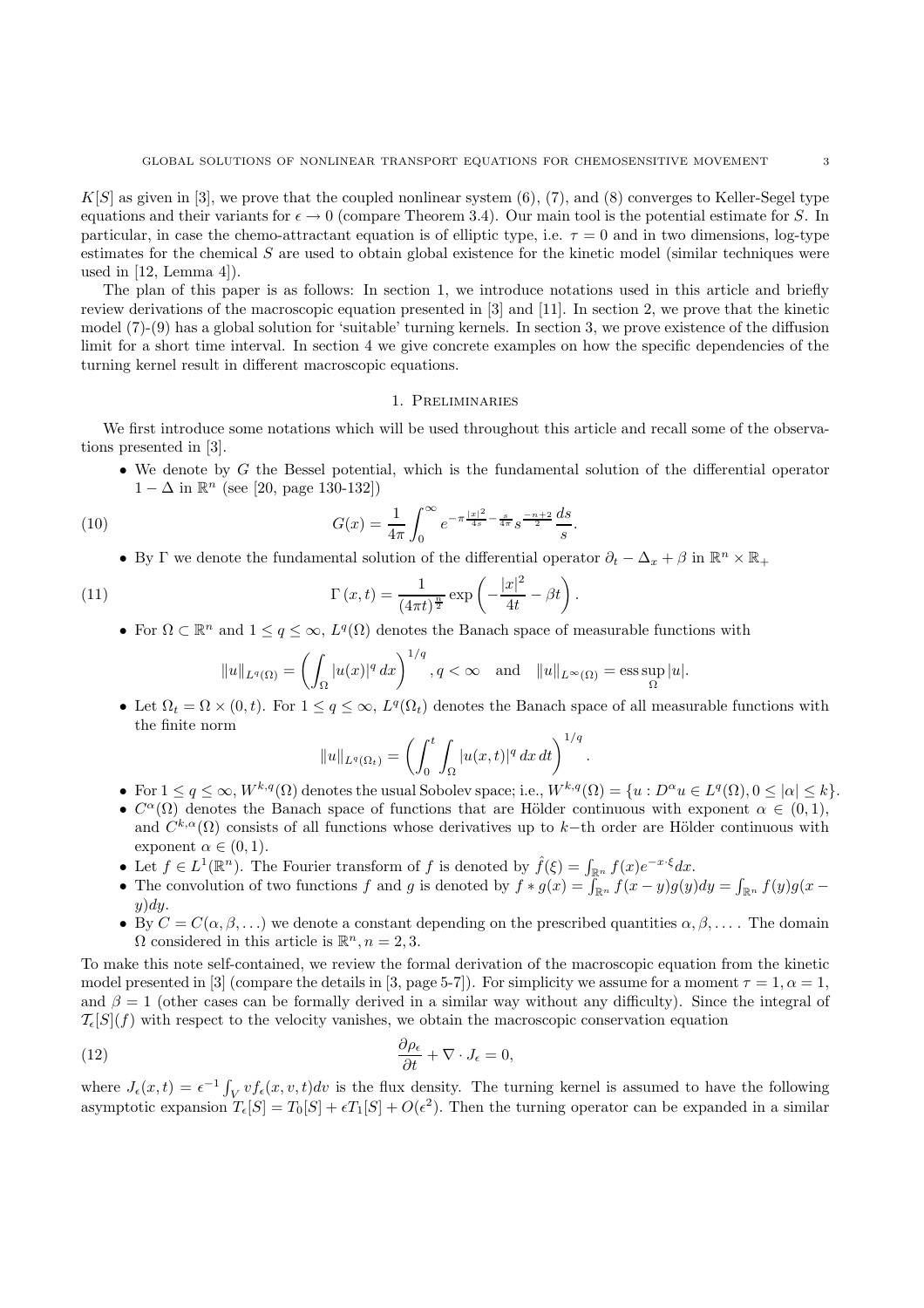way and

$$
\mathcal{T}_k[S](f) = \int_V (T_k^*[S]f - T_k[S]f')dv'.
$$

By asymptotic expansion of  $f_{\epsilon} = f_0 + \epsilon f_1 + O(\epsilon^2)$  and  $S_{\epsilon} = S_0 + \epsilon S_1 + O(\epsilon^2)$ , the equation for the leading order terms can be obtained from (7):

(13) 
$$
\mathcal{T}_0[S_0](f_0) = 0, \quad S_0 = \rho_0 * \Gamma, \quad \rho_0 = \int_V f_0 dv.
$$

Comparing coefficients in (7) results in

$$
v \cdot \nabla_x f_0 = -\mathcal{T}_0[S_0](f_1) - \mathcal{T}_1[S_0](f_0) - \mathcal{T}_{0S}[S_0, S_1](f_0)
$$

where  $\mathcal{T}_{0S}[S_0, S_1]$  is part of the turning operator T and its kernel is the Frechet derivative of  $T_0$  with respect to S, evaluated at  $S_0$  in the direction  $S_1$ . Here, we recall the assumptions on the leading order terms of the turning operator and two useful lemmas presented in [3, (A0), Lemma 1, and Lemma 2, page 6-7].

**Assumption 1.1.** *There exists a bounded velocity distribution*  $F(v) > 0$ , such that  $T_0^*[S]F = T_0[S]F'$  and

$$
\int_{V} vF(v)dv = 0, \qquad \int_{V} F(v)dv = 1.
$$

*The turning rate*  $T_0[S]$  *is bounded, and there exists a constant*  $\gamma = \gamma[S] > 0$  *such that*  $T_0[S]/F \ge \gamma$  *for all*  $(v, v') \in V \times V, x \in \mathbb{R}^n$ , and  $t > 0$ .

**Lemma 1.2.** *Let*  $\zeta : \mathbb{R} \to \mathbb{R}$ ,  $g : V \to \mathbb{R}$ , and let

$$
\phi_\epsilon^S[S] = \frac{T_\epsilon[S] F' + T_\epsilon^*[S] F}{2}, \quad \phi_\epsilon^A[S] = \frac{T_\epsilon[S] F' - T_\epsilon^*[S] F}{2},
$$

*denote the symmetric and, respectively, antisymmetric part of*  $T_{\epsilon}[S]F'$ . Then

$$
\int_{V} \int_{V} \mathcal{T}_{\epsilon}(Fg) \zeta(g) dv = \frac{1}{2} \int_{V} \int_{V} \phi_{\epsilon}^{S}[S](g - g')(\zeta(g) - \zeta(g')) dv' dv
$$

$$
+ \frac{1}{2} \int_{V} \int_{V} \phi_{\epsilon}^{A}[S](g + g')(\zeta(g) - \zeta(g')) dv' dv.
$$

*The same holds for*  $\mathcal{T}_k[S]$  *with analogous definitions of*  $\phi_k^S[S]$  *and*  $\phi_k^A[S]$ *.* 

**Proof.** See Lemma 1 in [3].

With  $q = f/F$  and  $\zeta = id$  one obtains

**Lemma 1.3.** *Let Assumption 1.1 hold. Then, the entropy equality*

$$
\int_{V} T_{0}[S](f) \frac{f}{F} dv = \frac{1}{2} \int_{V} \int_{V} \phi_{0}^{S}[S] \left(\frac{f}{F} - \frac{f'}{F'}\right)^{2} dv' dv \ge 0
$$

*holds.* For  $g \in L^2(V; dv/F)$ *, the equation*  $\mathcal{T}_0[S](f) = g$  *has a unique solution*  $f \in L^2(V; dv/F)$  *satisfying*  $\int_V f dv = 0$  if and only if  $\int_V g dv = 0$ .

**Proof.** See Lemma 2 in [3].

From the entropy equality, we deduce that

$$
f_0(x, v, t) = \rho_0(x, t) F(v).
$$

Since  $\mathcal{T}_{0S}[S_0, S_1](f_0) = 0$ , we obtain

$$
\mathcal{T}_0[S](f_1) = -vF \cdot \nabla \rho_0 - \rho_0 \mathcal{T}_1[S_0](F).
$$

The right hand side satisfies the solvability condition from Lemma 1.3 and therefore the solution can be written as

$$
f_1 = -\kappa(x, v, t) \cdot \nabla \rho_0(x, t) - \Theta(x, v, t) \rho_0(x, t) + \rho_1(x, t) F(v),
$$

 $\Box$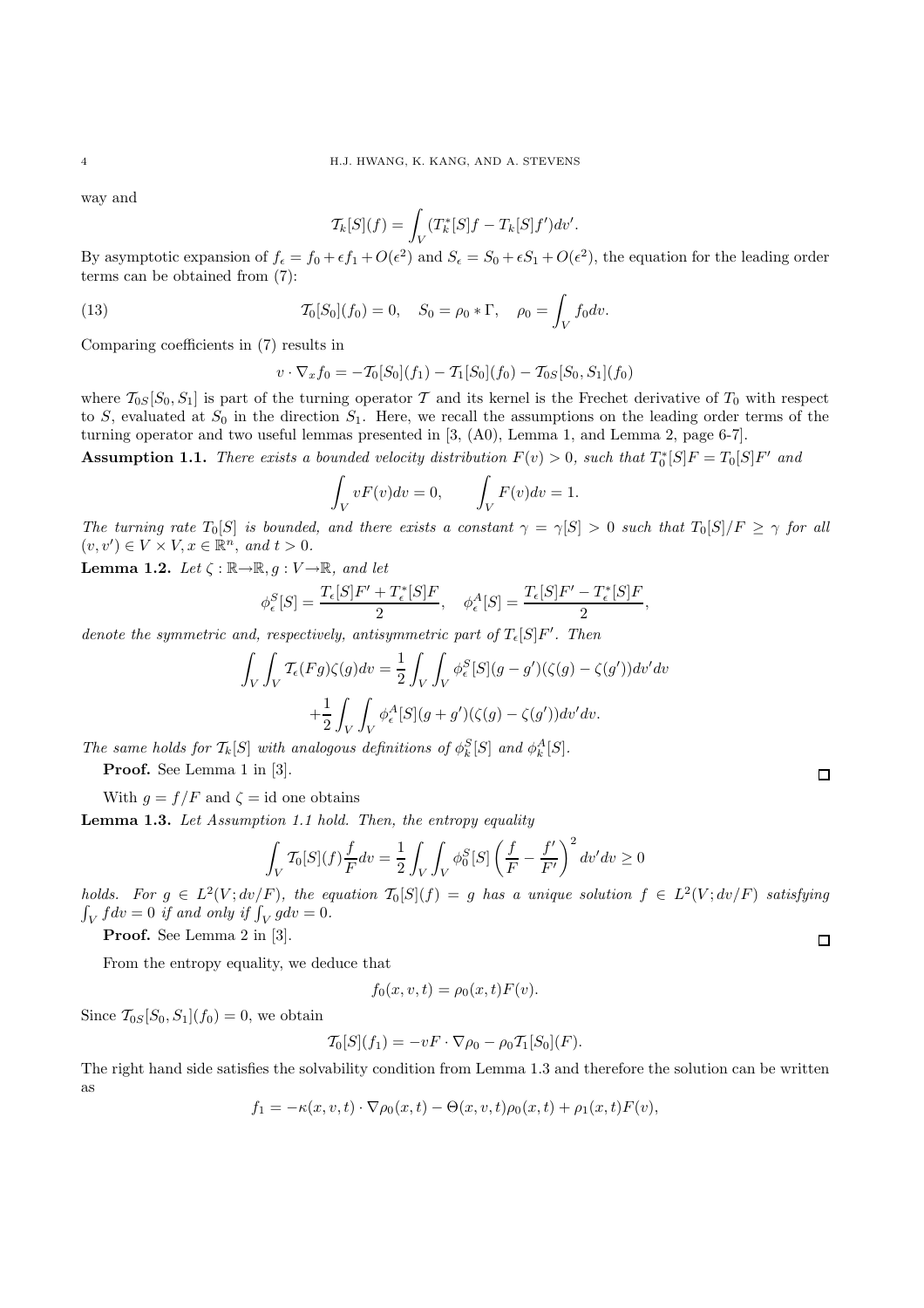where  $\kappa = \kappa[S_0]$  and  $\Theta = \Theta[S_0]$  are the solutions of

$$
\mathcal{T}_0[S_0](\kappa) = vF, \qquad \mathcal{T}_0[S_0](\Theta) = \mathcal{T}_1[S_0](F),
$$

and  $\rho_1$  is the macroscopic density of  $f_1$ , which is a new unknown. By passing to the limit  $\epsilon \rightarrow 0$  in (12), the convection-diffusion equation reads

$$
\partial_t \rho_0 - \nabla \cdot (D[S_0] \nabla \rho_0 - \rho_0 H[S_0]) = 0
$$

where

$$
H[S_0](x,t) = \int_V v \otimes \kappa[S_0](x,v,t)dv, \quad D[S_0] = -\int_V v\Theta[S_0](x,v,t)dv,
$$

together with

$$
\frac{\partial S_0}{\partial t} = \Delta S_0 + \rho_0 - S_0.
$$

The specific form of  $H[S_0]$  and  $D[S_0]$  in dependence of different possible turning kernels will be discussed later.

#### 2. Global solution of the kinetic model

In this section we show that solutions of the coupled system  $(6)-(9)$  in two and three dimensions do not blow up in finite time for fixed  $\epsilon > 0$  if the turning kernel satisfies a certain structure condition. Without loss of generality we set  $\epsilon = 1$  in (6) and  $\alpha = 1$  in (8). We consider two problems, namely the elliptic and the parabolic equation for the chemo-attractant. First we recall some well-known facts needed for our purpose.

**Theorem 2.1.** *(Young's inequality)* Suppose  $1 \leq p, q, r \leq \infty$ *. If*  $f \in L^p(\mathbb{R}^n)$  *and*  $g \in L^r(\mathbb{R}^n)$ *, then*  $f * g \in L^q(\mathbb{R}^n)$  and

(14) 
$$
||f * g||_{L^{q}(\mathbb{R}^{n})} \leq ||f||_{L^{p}(\mathbb{R}^{n})} ||g||_{L^{r}(\mathbb{R}^{n})}, \qquad \frac{1}{q} = \frac{1}{p} + \frac{1}{r} - 1.
$$

**Proof.** See e.g. [8, page 232-233].

**Lemma 2.2.** Let  $a(t)$  and  $b(t)$  be positive functions. Let  $y(t) > 0$  be differentiable in t and satisfy

$$
y' \le a(t) y \ln y + b(t) y.
$$

*Then*

$$
y(t) \le \left[ y(0) \exp \left( \int_0^t b(s) e^{-\int_0^s a(\tau) d\tau} ds \right) \right]^{\exp\left(\int_0^t a(s) ds\right)}
$$

.

**Proof.** Dividing both sides of the inequality by y, we get  $z' \leq a(t)z + b(t)$  where  $z = \ln y$ . Using a standard Gronwall argument, we deduce the lemma.  $\Box$ 

**Lemma 2.3.** *(Gronwall's inequality) Let* <sup>g</sup> *and* <sup>h</sup> *be positive functions. Suppose that* <sup>f</sup> *is continuous and satisfies*

$$
f(t) \le g(t) + h(t) \int_0^t f(s)ds.
$$

*Then*

$$
f(t) \le g(t) + h(t) \int_0^t g(s) e^{\int_s^t h(\tau) d\tau} ds.
$$

**Proof.** Computations are straightforward, and thus details are omitted (see e.g. [7, page 624-625]).  $\Box$ The structure condition on the turning kernel  $T[S]$  is assumed to be as follows.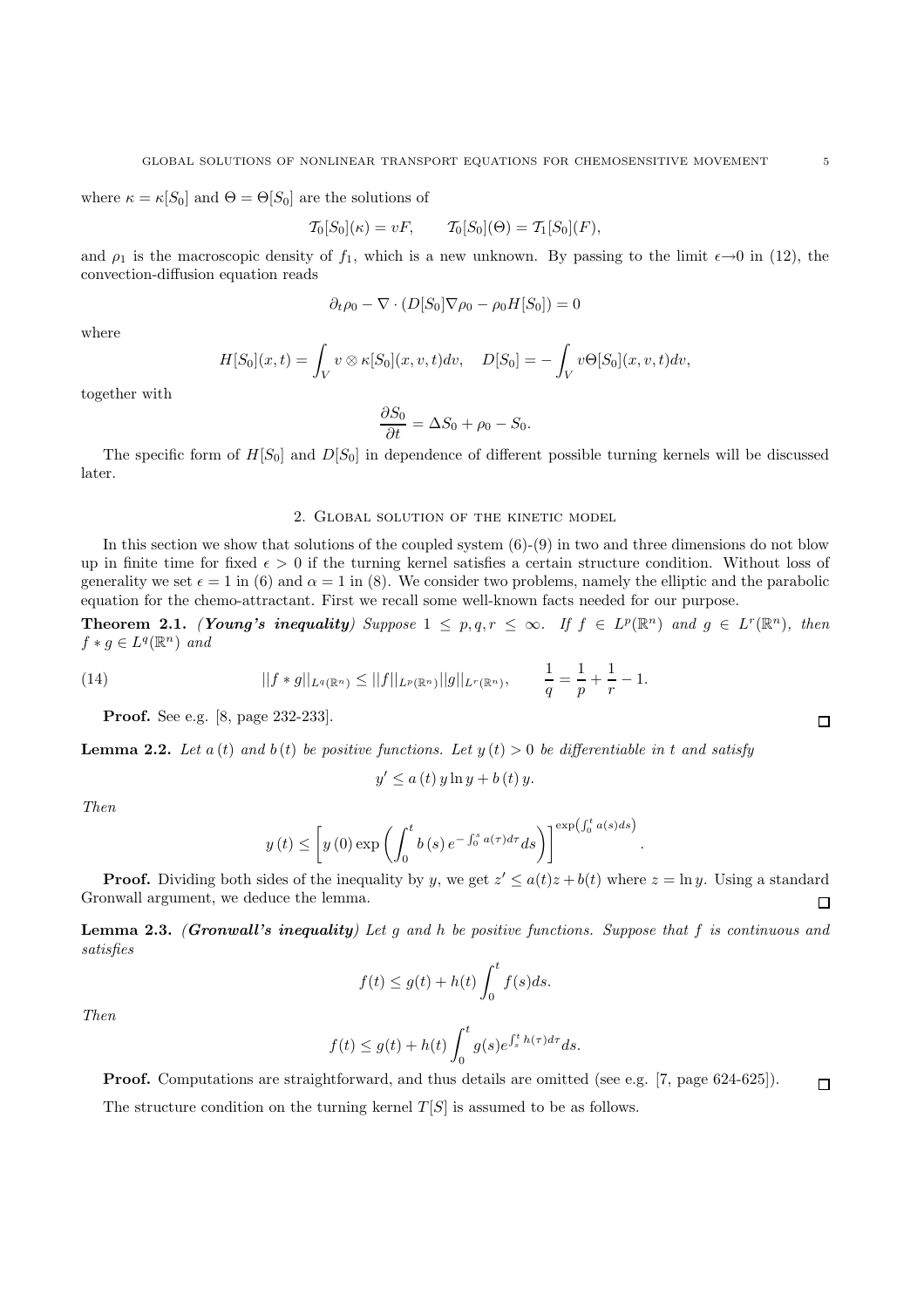**Assumption 2.4.** *There exist nonnegative constants*  $C_i \geq 0$ ,  $i = 1, 2, ..., 5$  *such that for all*  $x \in \mathbb{R}^n, n = 2, 3$ ,  $v, v' \in V$ ,  $t \in \mathbb{R}^+$ , and  $S \in W^{1,\infty}(\mathbb{R}^n)$ , the turning kernel T satisfies

$$
(15) \quad 0 \leq T_{\epsilon}[S](x,v,v',t) \leq C_1 + C_2S(x+\epsilon v,t) + C_3S(x-\epsilon v',t) + C_4|\nabla S(x+\epsilon v,t)| + C_5|\nabla S(x-\epsilon v',t)|,
$$

 $(16) \quad |\nabla T_{\epsilon}[S](x,v,v,t)| \leq C_2 |\nabla S(x+\epsilon v,t)| + C_3 |\nabla S(x-\epsilon v',t)| + C_4 |\nabla^2 S(x+\epsilon v,t)| + C_5 |\nabla^2 S(x-\epsilon v',t)|.$ 

This means that the cells can measure the concentration and the spatial gradient of the chemo-attractant up to a distance  $\epsilon$  from their position and this may affect the movement of the cells.

**Remark 2.5.** The turning kernel, as given above, describes the turning from direction v' into direction v. This *means, that the actual or 'old' direction is evaluated by checking backwards, whereas the evaluation of possible new directions are checked forwards (e.g. by lamelliopodial protrusion) Checking the possible new directions also backwards if compared to the actual direction of motion is also possible to be taken into account in the following considerations. We leave this out to make the paper more readable. Nevertheless, it is important to note that a forward evaluation of the actual direction* v' *causes a technical problem in our approach so far.* 

We first consider the case that the chemo-attractant equation is of elliptic type.

a) Elliptic case: 
$$
\tau = 0
$$

In this part, we consider the elliptic equation for the chemo-attractant S for two cases:  $\beta > 0$  and  $\beta = 0$ . First, we treat the case when  $\beta > 0$  and may set  $\beta = 1$  without loss of generality, i.e.

$$
(17) \t-\Delta S = \rho - S.
$$

**Dimension**  $n = 2$ :

We start with elementary properties of the Bessel potential  $G$  in two dimensions.

**Lemma 2.6.** *Let* G *be the Bessel potential in*  $\mathbb{R}^2$ *. Then*  $G \in L^p(\mathbb{R}^2)$  *for any* p *with*  $1 \leq p < \infty$  and  $\nabla G \in L^p(\mathbb{R}^2)$ *for any* p *with*  $1 \leq p \leq 2$ . Furthermore, the following estimates are satisfied:

$$
||G||_{L^p(\mathbb{R}^2)} \leq Cp, \qquad 1 \leq p < \infty,
$$

(19) 
$$
||\nabla G||_{L^p(\mathbb{R}^2)} \leq C \frac{2p}{2-p}, \qquad 1 \leq p < 2.
$$

**Proof.** For  $n = 2$ , the Bessel potential is (compare (10))

$$
G(x) = \frac{1}{4\pi} \int_0^{\infty} e^{-\pi \frac{|x|^2}{4s} - \frac{s}{4\pi}} \frac{ds}{s}.
$$

Using a change of variables, we have

$$
||G||_{L^p(\mathbb{R}^2)} \leq C \int_0^\infty \frac{e^{-s}}{s} ||e^{-\frac{|x|^2}{4s}}||_{L^p(\mathbb{R}^2)} ds \leq C \int_0^\infty e^{-s} s^{-1+1/p} ds \leq C p.
$$

We thus obtain  $(18)$ . In a similar way, for the gradient of G, we have

$$
||\nabla G||^p_{L^p(\mathbb{R}^2)} \leq C \int_0^\infty \frac{e^{-s}}{s^2} ||xe^{-\frac{|x|^2}{4s}}||_{L^p(\mathbb{R}^2)} ds \leq C \int_0^\infty e^{-s} s^{-\frac{3}{2}+\frac{1}{p}} ds \leq C \frac{2p}{2-p},
$$

as long as  $1 \leq p < 2$ . Therefore we deduce (19) for  $1 \leq p < 2$ .

The next lemma shows various estimates for the chemo-attractant S.

**Lemma 2.7.** Let S be a solution of (17) in  $\mathbb{R}^2$ . Then S satisfies the following estimates

$$
(20) \t\t\t ||S(t)||_{L^p(\mathbb{R}^2)} + ||\nabla S(t)||_{L^q(\mathbb{R}^2)} \leq C(p,q)||\rho_0||_{L^1(\mathbb{R}^2)}, \t 1 \leq p < \infty, \ 1 \leq q < 2,
$$

(21) 
$$
||\nabla S(t)||_{L^2(\mathbb{R}^2)} \leq C||\rho_0||_{L^1(\mathbb{R}^2)} \left[ \ln \left( ||\rho(t)||^2_{L^2(\mathbb{R}^2)} + 1 \right) \right]^{1/2}
$$

 $\Box$ 

.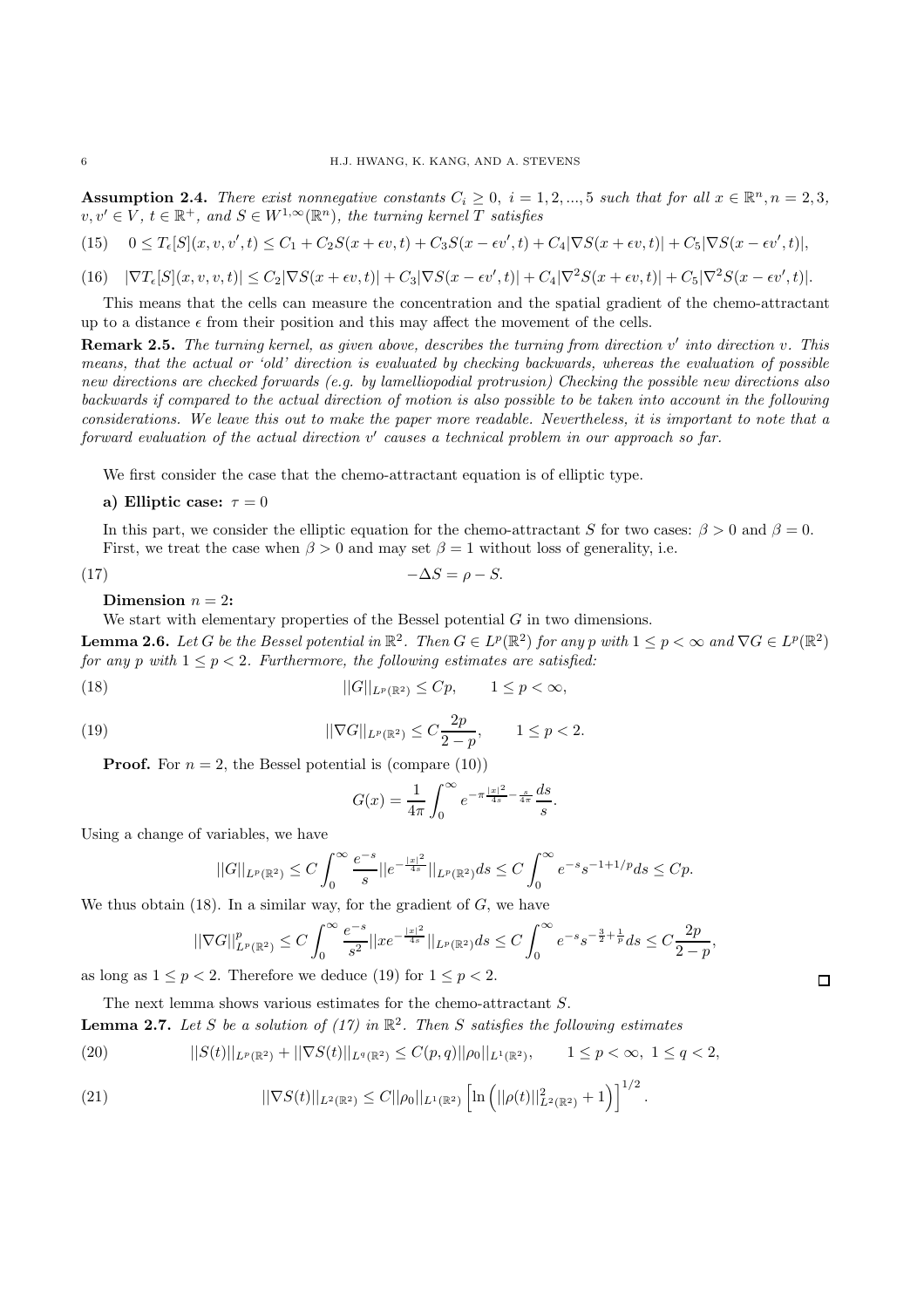**Proof.** The first estimate (20) is an easy consequence of mass conservation, Lemma 2.6, and Young's inequality. Thus it suffices to show the estimate (21). From (17) we obtain the Fourier transform  $\hat{S}(\xi)$  =  $\hat{\rho}(\xi)/(|\xi|^2+1)$ , and thus, we have

$$
||\nabla S(t)||_{L^2(\mathbb{R}^2)} = ||\xi \hat{S}(t)||_{L^2(\mathbb{R}^2)} = ||\frac{|\xi|\hat{\rho}(t)}{|\xi|^2+1}||_{L^2(\mathbb{R}^2)},
$$

where Plancherel's equality is used. The above integral can be estimated by splitting  $\mathbb{R}^2$  of the  $\xi$ -space into two parts:

$$
\int_{\mathbb{R}^2} \frac{|\xi \hat{\rho}(t)|^2}{(|\xi|^2 + 1)^2} d\xi = \int_{|\xi| < R} \cdots + \int_{|\xi| > R} \cdots = I_1 + I_2,
$$

where  $R > 0$  will be chosen later. Using Hölder's inequality and Plancherel's equality we have

$$
I_1 \leq ||\hat{\rho}(t)||_{L^{\infty}(\mathbb{R}^2)} \left[ \int_{|\xi| < R} \frac{|\xi|^2}{(|\xi|^2 + 1)^2} d\xi \right]^{1/2} \leq C ||\rho(t)||_{L^1(\mathbb{R}^2)} \left[ \ln(R^2 + 1) \right]^{1/2},
$$
\n
$$
I_2 \leq ||\frac{|\xi|}{|\xi|^2 + 1} ||_{L^{\infty}(|\xi| > R)} ||\hat{\rho}(t)||_{L^2(\mathbb{R}^2)} \leq C R^{-1} ||\rho(t)||_{L^2(\mathbb{R}^2)}.
$$

Therefore we obtain

$$
||\nabla S(t)||_{L^{2}(\mathbb{R}^{2})} \leq C||\rho(t)||_{L^{1}(\mathbb{R}^{2})}\{\ln(R^{2}+1)\}^{1/2} + CR^{-1}||\rho(t)||_{L^{2}(\mathbb{R}^{2})}
$$
  
\n
$$
\leq C\left[1+||\rho(t)||_{L^{1}(\mathbb{R}^{2})}\{\ln(||\rho(t)||_{L^{2}(\mathbb{R}^{2})}^{2}+1)\}^{1/2}\right].
$$
  
\nNow, inequality by choosing  $R = ||\rho(t)||_{L^{2}(\mathbb{R}^{2})}$ . Since ||q||  $\mu, \rho, \gamma = ||f||$ .

We optimized the above inequality by choosing  $R = ||\rho(t)||_{L^2(\mathbb{R}^2)}$ . Since  $||\rho||_{L^1(\mathbb{R}^2)} = ||f_0||_{L^1(\mathbb{R}^2 \times V)}$ , we deduce (21) and our Lemma.  $\Box$ 

The next theorem shows global existence of solutions for system (6)-(9) with  $\tau = 0$ .

**Theorem 2.8.** ( $\tau = 0, \beta > 0$ ) *Let Assumption 2.4 hold and*  $\beta > 0$ *. Assume that*  $f_0, \nabla f_0 \in (L^1 \cap L^{\infty})(\mathbb{R}^2 \times V)$ *. Then there exist global solutions*  $f(\cdot, \cdot, t), \nabla f(\cdot, \cdot, t) \in (L^1 \cap L^{\infty})(\mathbb{R}^2 \times V)$  *and*  $S(\cdot, t) \in W^{1,p}(\mathbb{R}^2)$  *for all*  $1 \leq p \leq$  $+\infty$  *of system* (6)-(9) *with*  $\epsilon > 0$  *fixed but arbitrary.* 

**Proof.** Without loss of generality, we assume  $\epsilon = 1$ . Mass is conserved for  $\rho$ , thus  $||\rho(\cdot,t)||_{L^1(\mathbb{R}^n)} =$  $||f_0||_{L^1(\mathbb{R}^n\times V)}$ .

$$
\partial_t f(x, v, t) + v \cdot \nabla_x f(x, v, t) = \int_V T[S](x, v, v', t) f(x, v', t) dv' - \int_V T[S](x, v', v, t) f(x, v, t) dv'.
$$

Using Assumption 2.4, we get

$$
f(x, v, t) \le f_0(x - vt, v) + C \int_0^t \rho(x - vs, t - s) ds + Cf_1(x, v, t) + Cf_2(x, v, t)
$$

where  $f_1$  and  $f_2$  satisfy

$$
\partial_t f_1(x, v, t) + v \cdot \nabla_x f_1(x, v, t) = \int_V [S(x + v, t) + |\nabla S(x + v, t)|] f(x, v', t) dv',
$$
  

$$
\partial_t f_2(x, v, t) + v \cdot \nabla_x f_2(x, v, t) = \int_V [S(x - v', t) + |\nabla S(x - v', t)|] f(x, v', t) dv',
$$

with initial conditions  $f_i(x, v, 0) = 0$  for  $i = 1, 2$ . We first consider  $f_1$ . One can easily see that

$$
f_1(x, v, t) = \int_0^t [S(x - vs + v, t - s) + |\nabla S(x - vs + v, t - s)|] \rho(x - vs, t - s) ds,
$$

After simple calculations, we obtain the following estimates

$$
||f_1(\cdot,\cdot,t)||_{L^p(\mathbb{R}^n\times V)} \leq C \sup_{0\leq s\leq t}||S(\cdot,s)||_{W^{1,p}(\mathbb{R}^n)} \int_0^t ||\rho(\cdot,t-s)||_{L^p(\mathbb{R}^n)} ds.
$$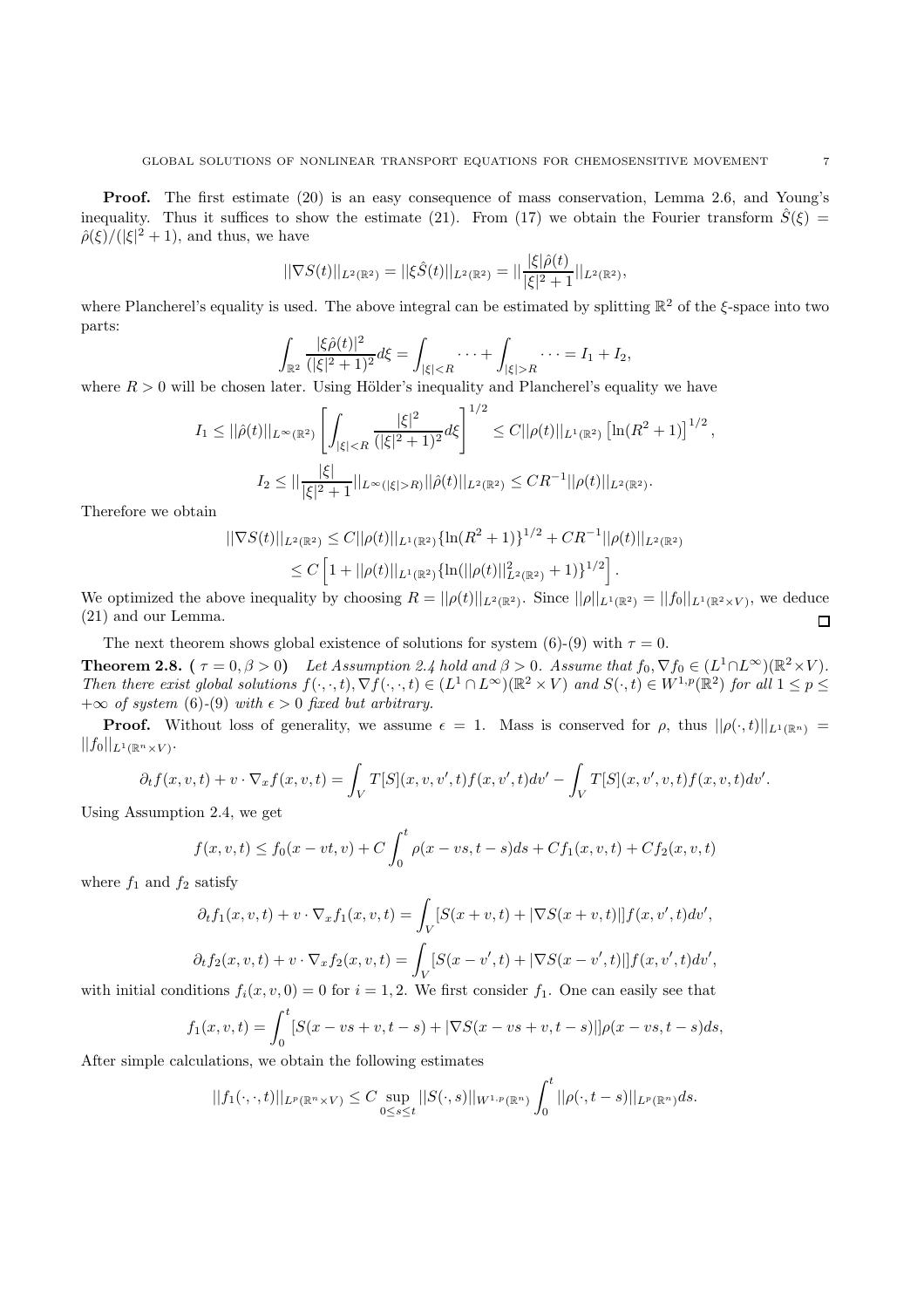For the term  $f_2$ , we have

$$
f_2(x, v, t) = \int_0^t \int_V [S(x - vs - v', t - s) + |\nabla S(x - vs - v', t - s)| f(x - vs, v', t - s) dv' ds.
$$

Applying Young's inequality, (14)

$$
||(S(\cdot,t-s)+|\nabla S(\cdot,t-s)|)*f(x-vs,\cdot,t-s)||_{L^{\infty}(V)}\leq \sup_{0
$$

where p and p' are conjugate exponents. If  $p \ge 2$ , then  $p' \le p$  and so we have by interpolation between p and 1,

$$
||f(x - vs, \cdot, t - s)||_{L^{p'}(V)} \leq C(V)||f(x - vs, \cdot, t - s)||_{L^p(V)}.
$$

Hence,

$$
||f_2(\cdot,\cdot,t)||_{L^p(\mathbb{R}^2\times V)} \leq \sup_{0
$$

 $\overline{f}$ 

Therefore, summing up the estimates above, we obtain for  $p \geq 2$ 

$$
(22) \qquad ||f(\cdot,\cdot,t)||_{L^p(\mathbb{R}^2\times V)} \leq ||f_0(\cdot,\cdot)||_{L^p(\mathbb{R}^2\times V)} + C(1+\sup_{0\leq s\leq t}||S(\cdot,s)||_{W^{1,p}(\mathbb{R}^2)})\int_0^t ||f(\cdot,\cdot,s)||_{L^p(\mathbb{R}^2\times V)}.
$$

By Lemma 2.7, we have for  $p = 2$ 

$$
||f(\cdot,\cdot,t)||_{L^2(\mathbb{R}^2\times V)} \le ||f_0(\cdot,\cdot)||_{L^2(\mathbb{R}^2\times V)} + C\left(1+\sup_{0\le s\le t}\left[\ln\left(||f||^2_{L^2(\mathbb{R}^2\times V)}+1\right)\right]^{1/2}\right)\int_0^t ||f(\cdot,\cdot,s)||_{L^2(\mathbb{R}^n\times V)}.
$$

Then, applying Gronwall's inequality (2.2), we obtain  $f \in L^2(\mathbb{R}^2 \times V)$ . Now, using bootstrap arguments we obtain the L∞−estimate by applying repeatedly Lemma 2.6, Young's inequality (14), and Gronwall's inequality. Next we show L<sup>∞</sup>−estimates for the derivatives of f. For convenience let  $j = 1, 2$  be arbitrary but fixed and we denote by  $\tilde{f}$  and  $\tilde{T}[S]$  the partial derivatives  $\partial_{x_i} f$  and  $\partial_{x_i} T[S]$  respectively.

$$
\partial_t \tilde{f}(x, v, t) + v \cdot \nabla_x \tilde{f}(x, v, t) = \int_V \tilde{T}[S](x, v, v', t) f(x, v', t) dv' + \int_V T[S](x, v, v', t) \tilde{f}(x, v', t) dv'
$$

$$
- \int_V \tilde{T}[S](x, v', v, t) f(x, v, t) dv' - \int_V T[S](x, v', v, t) \tilde{f}(x, v, t) dv'.
$$

Then, in a similar manner as before, we obtain

$$
\tilde{f}(x, v, t) \le \tilde{f}_0(x - vt, v) + C \tilde{f}_1(x, v, t) + C \tilde{f}_2(x, v, t) + C \tilde{f}_3(x, v, t) + C \tilde{f}_4(x, v, t),
$$

where

$$
\tilde{f}_1(x, v, t) = \int_0^t \int_V \tilde{T}[S](x - vs, v, v', t - s) f(x - vs, v', t - s) dv' ds,\n\tilde{f}_2(x, v, t) = \int_0^t \int_V T[S](x - vs, v, v', t - s) \tilde{f}(x - vs, v', t - s) dv' ds,\n\tilde{f}_3(x, v, t) = -\int_0^t \int_V \tilde{T}[S](x - vs, v', v, t - s) f(x - vs, v, t - s) dv' ds,\n\tilde{f}_4(x, v, t) = -\int_0^t \int_V T[S](x - vs, v', v, t - s) \tilde{f}(x - vs, v, t - s) dv' ds.
$$

We consider first  $\tilde{f}_1(x, v, t)$ . Here we use the fact that the  $L^{\infty}$  and  $L^p$ -norm of f, depending on t, are bounded, which was shown above. Therefore we have

$$
|\tilde{f}_1(x,v,t)| \leq \sup_{0 < s < t} ||f(\cdot,s)||_{L^\infty(\mathbb{R}^n \times V)} \int_0^t \int_V |\tilde{T}[S](x - vs, v, v', t - s)| dv' ds.
$$

Using Assumption 2.4, one can easily see

$$
||\tilde{f}_1(\cdot,\cdot,t)||_{L^p(\mathbb{R}^2\times V)} \leq C \sup_{0
$$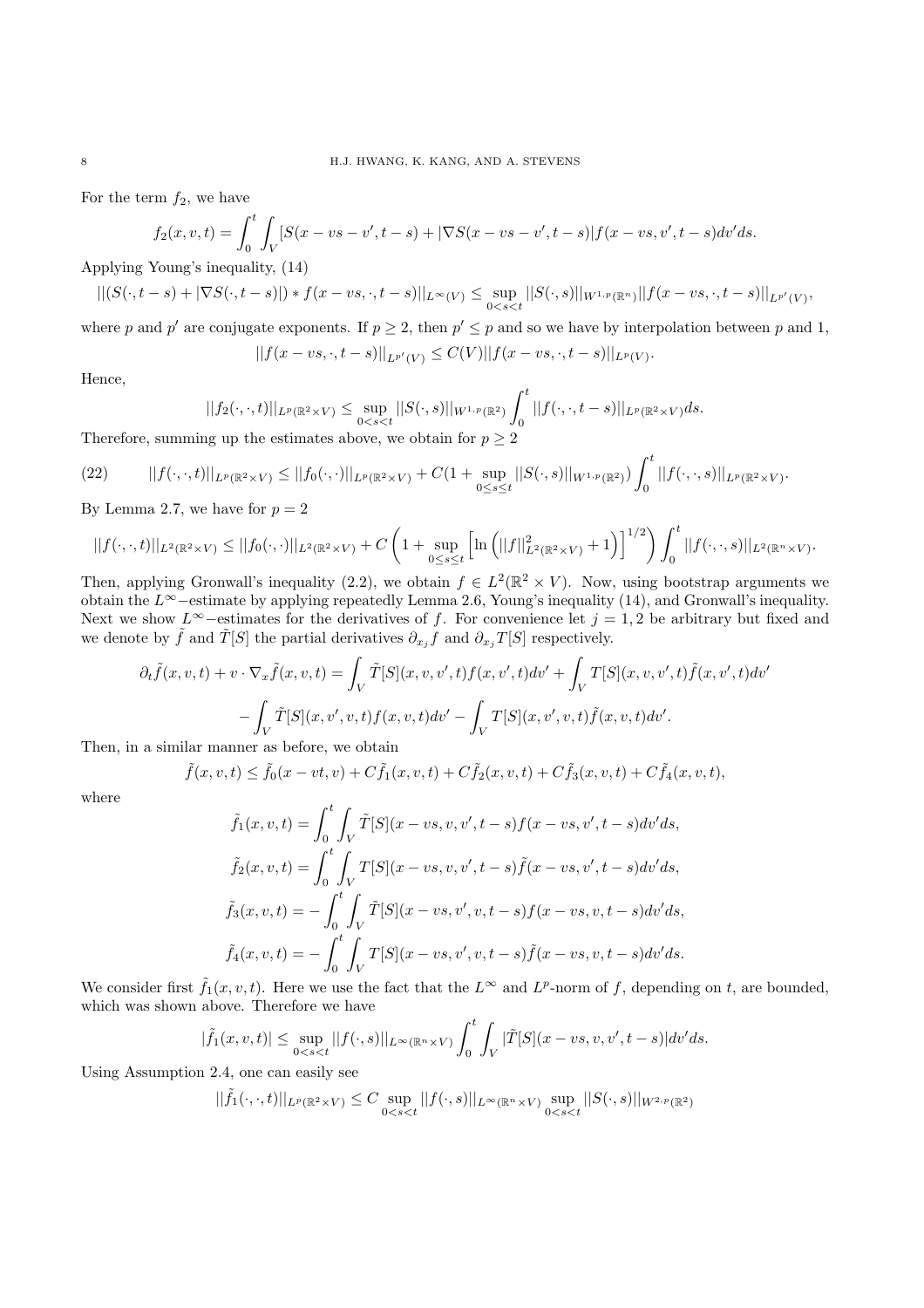$$
\leq C \sup_{0
$$

where we used a standard estimate for the chemo-attractant equation. Since  $\tilde{f}_3$  has the same structure as  $\tilde{f}_1$ ,  $\tilde{f}_3$  satisfies the estimates above. On the other hand,  $\tilde{f}_2$  is estimated, due to Assumpti

$$
|\tilde{f}_2(x,v,t)| \leq \sup_{0 < s < t} ||S(\cdot,s)||_{W^{1,\infty}(\mathbb{R}^n)} \int_0^t \int_V \tilde{f}(x - vs, v', t - s) dv' ds.
$$

Again, due to a standard estimate for the chemo-attractant equation, we get

$$
|\tilde{f}_2(x,v,t)| \leq \sup_{0
$$

where q is sufficiently large (i.e.  $q > 2$ ). Integration over  $\mathbb{R}^n \times V$  yields

$$
||\tilde{f}_2(\cdot,\cdot,t)||_{L^p(\mathbb{R}^2\times V)} \leq C \int_0^t ||\tilde{f}(\cdot,\cdot,t-s)||_{L^p(\mathbb{R}^2)}ds,
$$

where we again used the boundedness of the L<sup>p</sup>-norm of f and  $C = C(|V|, t)$ .  $\tilde{f}_4$  can be treated in the same manner, thus we omit the details. To sum up, we obtain

$$
||\nabla f(\cdot,\cdot,t)||_{L^p(\mathbb{R}^2\times V)} \leq C(|V|,t) + C(|V|,t)\int_0^t ||\nabla f(\cdot,\cdot,t-s)||_{L^p(\mathbb{R}^2\times V)}ds.
$$

Gronwall's inequality justifies our claim. Repeating this process for higher regularity of f and  $S$ , we can easily see that this estimate is valid also in case  $p = \infty$ . This completes the proof. П

Next we consider more specific types of turning kernels in case  $\beta = 0$ . Let  $C_2, C_3, C_5 = 0$  in Assumption 2.4 which gives the structure condition. In other words, the turning kernel  $T$  is supposed to satisfy

(23)  $0 \leq T_{\epsilon}[S](x, v, v', t) \leq C(1 + |\nabla S(x + \epsilon v, t)|), \quad |\nabla T_{\epsilon}[S](x, v, v', t)| \leq C|\nabla^2 S(x + \epsilon v, t)|.$ 

Here we recall that the kernel  $K = -(1/2\pi) \ln |x|$  for the Laplace operator  $-\Delta$  has the property  $\nabla K \in L_{loc}^p(\mathbb{R}^2)$ for any  $1 \leq p < 2$ . This will be used in the next theorem.

**Theorem 2.9.**  $(\tau = 0, \beta = 0)$ *:* Let  $f_0, f_{0x} \in L^1 \cap L^{\infty}(\mathbb{R}^2 \times V)$  and  $\beta = 0$ *. Suppose the turning kernel satisfies the structure condition (23). Then there exist global solutions*  $f, \nabla f \in L^{\infty}((0,\infty); L_{+}^{1} \cap L^{\infty}(\mathbb{R}^{2} \times V))$  $and \nabla S \in L^{\infty}((0,\infty); L^{p}(\mathbb{R}^{2}))$  *for all*  $2 < p \leq \infty$  *of the system* (6)-(9) *with*  $\epsilon > 0$  *fixed but arbitrary.* 

**Proof.** Without loss of generality, we assume  $\epsilon = 1$ . We first decompose  $\nabla S$  into two parts

$$
\nabla S = \nabla S^L + \nabla S^S = \rho * \left( -\frac{x}{2\pi |x|^2} \mathbf{I}_{|x|\geq 1} \right) + \rho * \left( -\frac{x}{2\pi |x|^2} \mathbf{I}_{|x|\leq 1} \right),
$$

where  $I_A$  denotes the characteristic function of a set  $A$ . By mass conservation and Young's inequality, we have

$$
||\nabla S^{L}(t)||_{L^{\infty}}(\mathbb{R}^{2}) \leq \frac{1}{2\pi}||f_{0}||_{L^{1}(\mathbb{R}^{2} \times V)}.
$$

Hence the estimate reduces to considering  $\nabla S^S$  only and we may replace  $\nabla S$  by  $\nabla S^S$  in the assumption on the turning kernel. In a similar way as described in the proof of Theorem 2.8, we obtain for  $p \geq 1$ 

$$
f(x, v, t) \le f_0(x - vt, v) + C \int_0^t \rho(x - vs, t - s) ds + Cf_1(x, v, t),
$$

where

$$
f_1(x, v, t) = \int_0^t |\nabla S^S(x - vs + v, t - s)| \rho(x - vs, t - s) ds.
$$

Simple calculations show

$$
||f_1(\cdot,\cdot,t)||_{L^p(\mathbb{R}^2\times V)} \leq C \sup_{0\leq s\leq t} ||\nabla S^S(\cdot,s)||_{L^p(\mathbb{R}^2)} \int_0^t ||\rho(\cdot,t-s)||_{L^p(\mathbb{R}^2)} ds.
$$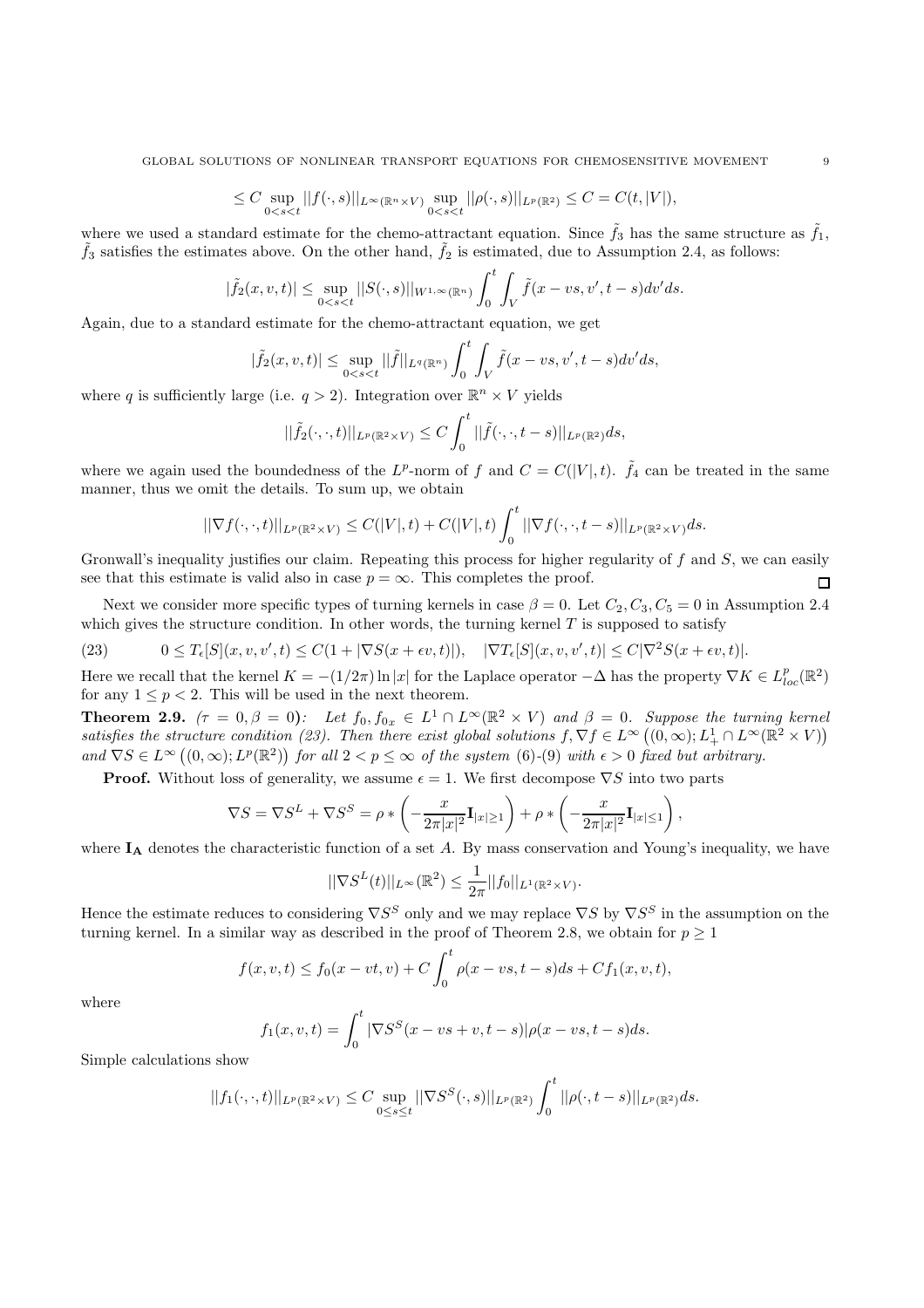To sum up, we obtain

(24) 
$$
||f(\cdot,\cdot,t)||_{L^p(\mathbb{R}^2\times V)} \leq C + C(1+\sup_{0\leq s\leq t}||\nabla S^S(\cdot,s)||_{L^p(\mathbb{R}^2)}) \int_0^t ||f(\cdot,\cdot,t-s)||_{L^p(\mathbb{R}^n\times V)} ds.
$$

Here we note that the above a priori estimate (24) holds for all  $p \ge 1$ . First we choose a specific p with  $1 < p < 2$ , which ensures, due to the Young's inequality, that

$$
||S^{S}(\cdot,t)||_{L^{p}(\mathbb{R}^{2})} \leq C||f_{0}||_{L^{1}(\mathbb{R}^{2} \times V)}.
$$

Then by Gronwall's inequality we get a bound, globally in time, for f in  $L^p(\mathbb{R}^2)$  for such chosen p. By bootstrap arguments, we obtain  $f \in L^{\infty}_{loc}([0,\infty); L^{\infty}(\mathbb{R}^2 \times V))$ . By similar procedures as given in the proof of Theorem 2.8, a  $\tilde{L}^{\infty}$ -estimate for  $\nabla f$  can be obtained.  $\nabla S \in L^{\infty}((0,\infty); L^{p}(\mathbb{R}^{2}))$ ,  $2 < p \leq \infty$  is due to the Hardy-Littlewood-Sobolev theorem (see [20, page 119-120]). Since this is also verified by embedding arguments for general elliptic equations, we skip the details. This completes our proof.  $\Box$ 

## **Dimension 3:**

Next we state the three dimensional analog of our main theorem under some restrictions on the turning kernel. To be more precise, we assume that  $C_3 = C_5 = 0$  in (15) and (16), i.e.

(25) 
$$
0 \leq T[S](x, v, v', t) \leq C\left(1 + S(x + \epsilon v, t) + |\nabla S(x + \epsilon v, t)|\right),
$$

(26) 
$$
|\nabla T[S](x, v, v', t)| \le C \left( |\nabla S(x + \epsilon v, t)| + |\nabla^2 S(x + \epsilon v, t)| \right)
$$

In this situation, unlike in the two dimensional case in Theorem 2.8, it is not necessary to assume that  $\beta \neq 0$ . We briefly explain why  $C_3, C_5$  are assumed to be zero in three dimension. Indeed, as seen in the previous calculations, we end up with the following estimate

$$
(27) \qquad ||f(\cdot,\cdot,t)||_{L^{p}(\mathbb{R}^{3}\times V)} \leq C + C\Big(1+\sup_{0\leq s\leq t}||S^{S}(\cdot,s)||_{W^{1,p}(\mathbb{R}^{3})}\Big)\int_{0}^{t}||f(\cdot,\cdot,t-s)||_{L^{p}(\mathbb{R}^{3}\times V)}ds.
$$

On the other hand, in three dimension, due to behavior of the potential, we have

(28) 
$$
||S^{S}(\cdot,s)||_{W^{1,p}(\mathbb{R}^3)} \leq C||\rho_0||_{L^1(\mathbb{R}^3)}, \text{ for } 1 \leq p < \frac{3}{2}
$$

However, in case  $C_3$  or  $C_5$  are nonzero, one can easily show that estimate (27) is valid provided that  $p \geq 2$ (compare the estimate for  $f_2$  and  $f_4$  on page 6), but this does not enable us to use bootstrap arguments to get higher regularity for f because of (28). Therefore we assume  $C_3 = C_5 = 0$ . Since the proof of our next theorem is similar to the previous one, we just state it without proof.

**Theorem 2.10.**  $(\tau = 0, \beta \ge 0)$ : Let  $f_0, \nabla f_0 \in L^1 \cap L^\infty(\mathbb{R}^3 \times V)$  and let  $\beta \ge 0$ . Suppose the turning kernel satis*fies the structure conditions* (25) and (26). Then there exist global solutions  $f, \nabla f \in L^{\infty}((0,\infty); L^{1} \cap L^{\infty}(\mathbb{R}^{3} \times V))$ *and*

- (1) if  $\beta = 0$ , then  $S \in L^{\infty}((0, \infty); L^{p}(\mathbb{R}^{3}))$ ,  $3 < p \leq \infty$  and  $\nabla S \in L^{\infty}((0, \infty); L^{p}(\mathbb{R}^{3}))$ ,  $3/2 < p \leq \infty$
- (2) if  $\beta > 0$ , then  $S \in L^{\infty}((0, \infty); W^{1,p}(\mathbb{R}^3))$ ,  $1 \leq p \leq \infty$

*of system* (6)-(9) *with*  $\epsilon > 0$  *fixed but arbitrary.* 

**Remark 2.11.** *It is worth mentioning that Theorem 2.10 also holds when the turning kernel satisfies the following structure conditions, instead of* (25) *and* (26)*,*

$$
0 \leq T[S](x, v, v', t) \leq C \left(1 + S(x - \epsilon v', t) + |\nabla S(x - \epsilon v', t)|\right),
$$
  

$$
|\nabla T[S](x, v, v', t)| \leq C \left(|\nabla S(x - \epsilon v', t)| + |\nabla^2 S(x - \epsilon v', t)|\right).
$$

*This is obvious from the procedure in the proof of Theorem 2.8.*

*We would like to thank B. Perthame for pointing this out during his visit at MPI MIS in Leipzig.*

*We do not know if the theorem above is valid in case the turning kernel fulfills the structure condition* (15) *and* (16) *like in the two dimensional case.*

.

.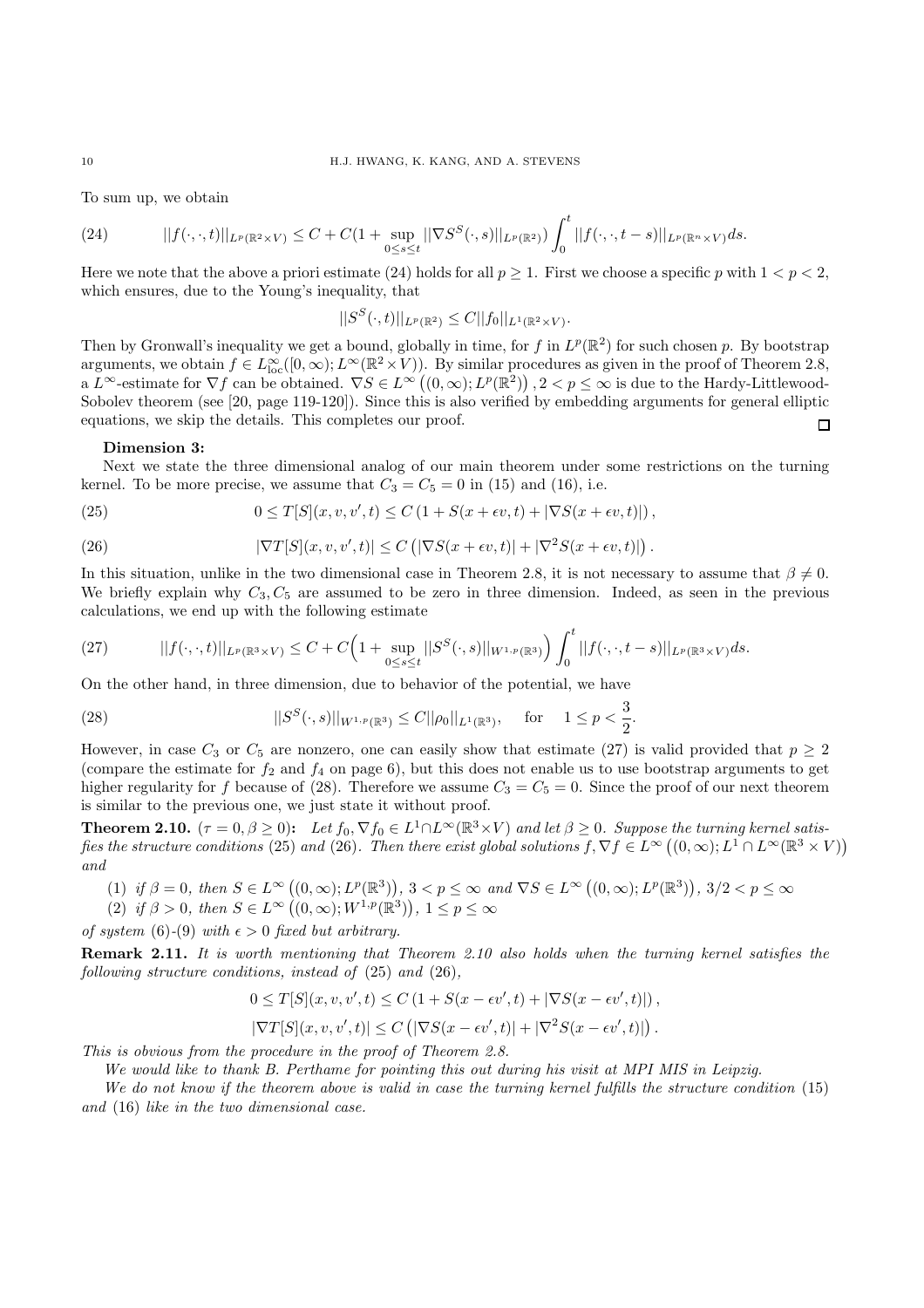## **b)** Parabolic case:  $\tau > 0$

In this part, the parabolic equation for the chemo-attractant in (8) is considered. From now on we let  $\tau = 1$ without loss of generality and, for simplicity, we also set  $\alpha = 1$ . Then (8) for S reads

(29) 
$$
\partial_t S - \Delta S = \rho - \beta S, \quad S(x.0) = S_0(x) \qquad \beta \ge 0.
$$

To make our arguments simpler, from now on, we assume  $S_0 = 0$  (see Remark 2.14 for the case  $S_0 \neq 0$ ). In the next lemma we recall some basic properties of Γ in dimension 2.

## **Dimension 2:**

**Lemma 2.12.** Let  $\Gamma$  be the fundamental solution for the operator  $\partial_t - \Delta_x + \beta$  in  $\mathbb{R}^2$ . Then  $\Gamma \in L^p(\mathbb{R}^2)$  for any p with  $1 \leq p < \infty$ , and  $\nabla \Gamma \in L^p(\mathbb{R}^2)$  for any q with  $1 \leq p < 2$  satisfying:

$$
\int_0^t ||\Gamma(\cdot,s)||_{L^p(\mathbb{R}^2)}ds \leq C(\beta)p, \qquad 1 \leq p < \infty
$$

$$
\int_0^t ||\nabla\Gamma(\cdot,s)||_{L^p(\mathbb{R}^2)}ds \leq C(\beta)\frac{2p}{2-p}, \qquad 1 \leq p < 2.
$$

**Proof.** The proof is similar to Lemma 2.6, thus we omit details.

In the next lemma, we show  $L^p$  and  $L^2$  estimates for S and  $\nabla S$ , respectively. **Lemma 2.13.** Let S be a solution of (29) in  $\mathbb{R}^2$  and  $S_0 = 0$ . Then S satisfies the following estimates

(30) 
$$
||S(t)||_{L^p(\mathbb{R}^2)} + ||\nabla S(t)||_{L^q(\mathbb{R}^2)} \leq C(\beta, p, q)||\rho_0||_{L^1(\mathbb{R}^2)}, \qquad 1 \leq p < \infty, \ 1 \leq q < 2,
$$

$$
(31) \qquad \qquad ||\nabla S(t)||_{L^{2}(\mathbb{R}^{2})}^{2} \leq C\left(1+||\rho_{0}||_{L^{1}(\mathbb{R}^{2})}\left(1+(\ln t)_{+}+\sup_{0\leq\tau\leq t}\ln(||\rho(\tau)||_{L^{2}(\mathbb{R}^{2})}^{2})\right)\right),
$$

where  $(f)$ <sub>+</sub> *indicates the positive part of f.* 

**Proof.** By Duhamel's principle and using the fundamental solution  $\Gamma$  in (11), we have

(32) 
$$
S(x,t) = \int_0^t \Gamma(\cdot,s) * \rho(\cdot,t-s)ds.
$$

By using Lemma 2.12, mass conservation, and Young's inequality (14), we easily get (30). To estimate  $||\nabla S||_{L^2(\mathbb{R}^2)}$ , we take the Fourier transform of (32) and use Plancherel's equality to get

$$
||\nabla S(t)||_{L^2(\mathbb{R}^2)}=||\xi\hat{S}(t)||_{L^2(\mathbb{R}^2)}\leq \int_0^t \left|\left|\left|\xi\right|\hat{\Gamma}(\cdot,s)\hat{\rho}(\cdot,t-s)\right|\right|_{L^2(\mathbb{R}^2)}ds=\int_0^r\cdot\cdot\cdot+\int_r^t\cdot\cdot\cdot,
$$

where  $r > 0$  will be chosen appropriately later. Note that the Fourier transform of Γ is  $\hat{\Gamma}(\xi, s) = \exp(-s(4\xi^2+\beta)).$ For  $0 < s < r$ , due to the Hölder's inequality and Plancherel's equality, we have

$$
\int_0^r \dots \le \int_0^r |||\xi| \exp(-s(4\xi^2 + \beta))||_{L^\infty(\mathbb{R}^2)} ||\hat{\rho}(s)||_{L^2(\mathbb{R}^2)} ds
$$
  
\n
$$
\le C \sup_{0 \le s \le t} ||\rho||_{L^2(\mathbb{R}^2)} \int_0^r s^{-1/2} ds \le Cr^{1/2} \sup_{0 \le s \le t} ||\rho||_{L^2(\mathbb{R}^2)}.
$$

For  $r < s < t$ , due to mass conservation and Hölder's inequality, now applied in the opposite way, we have

$$
\int_r^t \cdots \leq \int_r^t |||\xi| \exp(-s(4\xi^2 + \beta))||_{L^2(\mathbb{R}^2)} ||\hat{\rho}(s)||_{L^{\infty}(\mathbb{R}^2)} ds
$$
  

$$
\leq C||\rho_0||_{L^1(\mathbb{R}^2)} \int_r^t \frac{1}{s} ds \leq C||\rho_0||_{L^1(\mathbb{R}^2)} |\ln t - \ln r|,
$$

where we used  $||\hat{\rho}||_{L^{\infty}(\mathbb{R}^2)} \leq ||\rho||_{L^1(\mathbb{R}^2)}$ . Therefore we obtain

$$
||\nabla S(t)||_{L^2(\mathbb{R}^2)} \leq C \left( r^{1/2} \sup_{0 \leq s \leq t} ||\rho||_{L^2(\mathbb{R}^2)} + ||\rho_0||_{L^1(\mathbb{R}^2)} |\ln t - \ln r| \right).
$$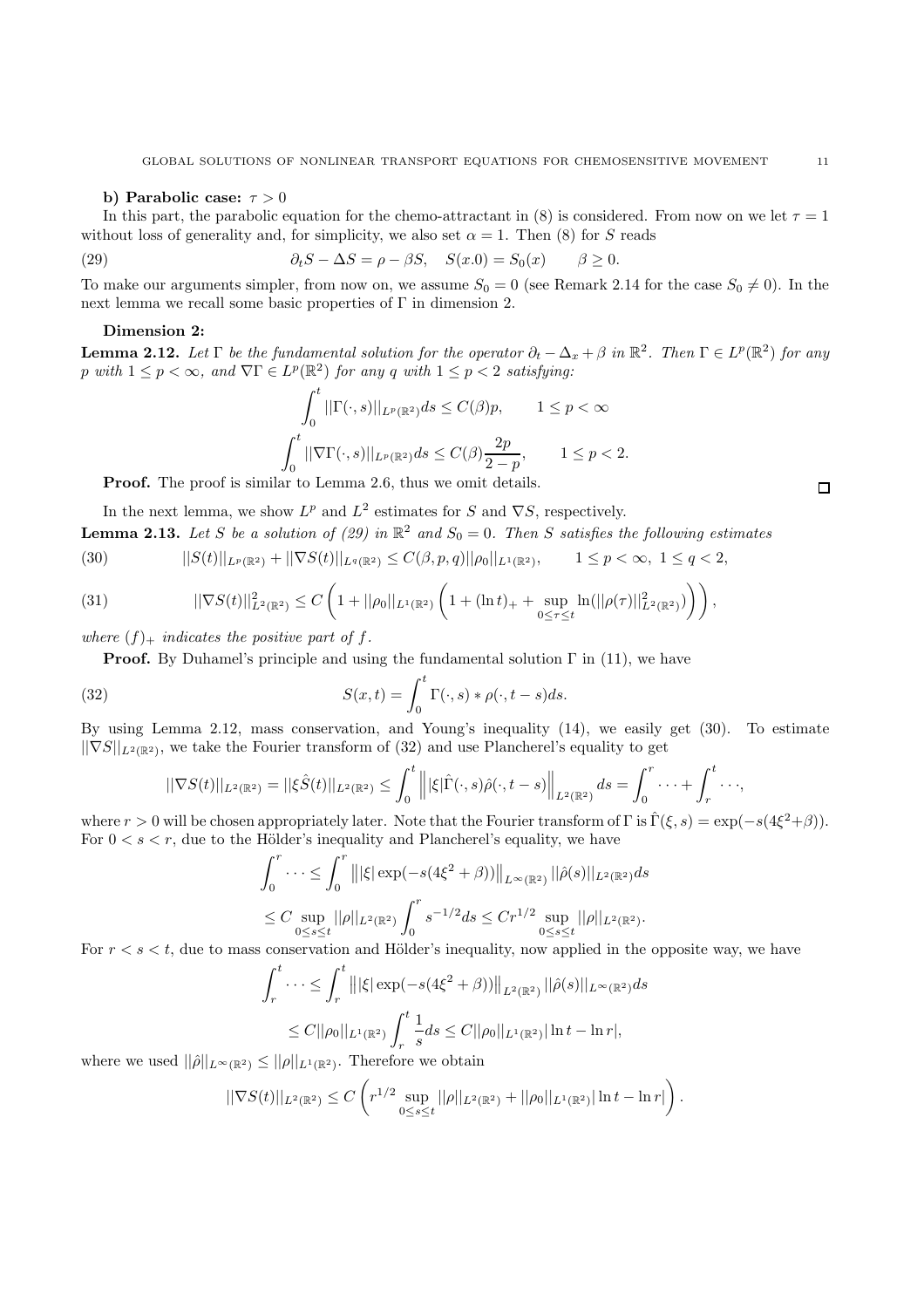We optimize the upper bound for the above inequality by choosing  $r = \min \left\{ \left( \sup_{0 \le s \le t} ||\rho||_{L^2(\mathbb{R}^2)} \right)^{-2}, t \right\}.$ Therefore we deduce our lemma.

**Remark 2.14.** For the case  $S_0 \neq 0$ , which is assumed to be sufficiently smooth one has

$$
S(x,t) = \int_0^t \Gamma(\cdot,s) * \rho(\cdot,t-s)ds + \int_{\mathbb{R}^2} \Gamma(x-y,t)S_0(y)dy.
$$

*This gives the following variants of the estimates in the above lemma.*

$$
||S(t)||_{L^p(\mathbb{R}^2)} + ||\nabla S(t)||_{L^q(\mathbb{R}^2)} \leq C(||S_0||_{L^p(\mathbb{R}^2)} + ||\nabla S_0||_{L^q(\mathbb{R}^2)} + ||\rho_0||_{L^1(\mathbb{R}^2)}), \quad 1 \leq p < \infty, \ 1 \leq q < 2,
$$
  

$$
||\nabla S(t)||^2_{L^2(\mathbb{R}^2)} \leq C\left(1 + ||\nabla S_0||_{L^2(\mathbb{R}^2)} + ||\rho_0||_{L^1(\mathbb{R}^2)}\left(1 + (\ln t)_+ + \sup_{0 \leq \tau \leq t} \ln(||\rho(\tau)||^2_{L^2(\mathbb{R}^2)}\right)\right).
$$

*Since computations are straightforward, we omit the details.*

As in the previous elliptic case, we can establish global existence for the system (6) -(9) with  $\tau = 1$ .

**Theorem 2.15.**  $\tau > 0$ : *Let Assumption 2.4 hold and*  $\beta > 0$ *. Assume that*  $f_0, \nabla f_0 \in (L^1 \cap L^{\infty})(\mathbb{R}^2 \times V)$ *. Then there exist global solutions*  $f(\cdot, \cdot, t), \nabla f(\cdot, \cdot, t) \in (L^1 \cap L^{\infty})(\mathbb{R}^2 \times V)$  *and*  $S(\cdot, t), \nabla S(\cdot, t) \in L^p(\mathbb{R}^2)$  *for all*  $1 \leq p \leq +\infty$  *of system* (6)-(9) *with*  $\epsilon > 0$  *fixed but arbitrary.* 

**Proof.** Once we have the essential estimate (31) for  $||\nabla S||_{L^2(\mathbb{R}^2)}$ , the proof is similar to the elliptic case with  $\tau = 0$ . Regularity of S is due to standard theory of general parabolic equations. Since the arguments are straightforward if compared to the elliptic case, we omit the details.  $\Box$ 

### **Dimension 3:**

If the turning kernel satisfies (25) and (26) instead of Assumption 2.4, global existence can also be proved in three dimension. The arguments are more or less the same as for  $\tau = 0$  in three dimensions, so details are skipped.

**Theorem 2.16.**  $\tau > 0, \beta \geq 0$ : *Let* (25) *and* (26) *be satisfied. Assume that*  $f_0, \nabla f_0 \in L^1 \cap L^\infty(\mathbb{R}^3 \times V)$ . *Then there exist global solutions*  $f(\cdot, \cdot, t), \nabla f(\cdot, \cdot, t) \in (L^1 \cap L^{\infty})(\mathbb{R}^3 \times V)$  *and*  $S(\cdot, t), \nabla S(\cdot, t) \in L^p(\mathbb{R}^3)$  *for all*  $1 \leq p \leq +\infty$  *of system* (6)-(9) *with*  $\epsilon > 0$  *fixed but arbitrary.* 

## 3. Diffusion limits of the kinetic model

In this section, the diffusion limit for kinetic models of type  $(6)-(9)$  is presented. First, in a lemma, we review estimates for S which satisfies an equation of elliptic type, i.e.

$$
-\Delta S = \rho - \beta S \quad \beta \ge 0, \text{ in } \mathbb{R}^n, n = 2, 3.
$$

We use standard arguments, which are known as potential theory. Proofs are straightforward (compare e.g. [9, Chap. 2 & 8] and [20, Chap. V]).

**Lemma 3.1.** *Let*  $I = [0, T) \subset \mathbb{R}$  *and*  $0 < T < \infty$ *. Suppose*  $\rho \in L^{\infty}(I; (W^{1,1}(\mathbb{R}^n) \cap W^{1,q}(\mathbb{R}^n)))$  *where*  $q > n$ *.* 

**(i):** *In the case either*  $n = 2, \beta > 0$  *or*  $n = 3, \beta > 0$ :

$$
S\in L^\infty(I; W^{2, p}(\mathbb{R}^n))\cap L^\infty(I; \mathcal{C}^{2+\alpha}(\mathbb{R}^n)),\qquad 1\leq p<\infty,\ \ 0<\alpha\leq \frac{q-n}{q},
$$

*and* S *satisfies the following estimate*

 $||S||_{L^{\infty}(I;W^{2,p}(\mathbb{R}^n))}+||S||_{L^{\infty}(I;C^{2+\alpha}(\mathbb{R}^n))}\leq C(||\rho||_{L^{\infty}(I;W^{1,1}(\mathbb{R}^n))}+||\rho||_{L^{\infty}(I;W^{1,q}(\mathbb{R}^n))}).$ 

**(ii):** *In the case*  $n = 2$  *and*  $\beta = 0$ *:* 

$$
\nabla S\in L^\infty(I;W^{1,p}(\mathbb{R}^2))\cap L^\infty(I;\mathcal{C}^{1+\alpha}(\mathbb{R}^2)),\qquad 1\leq p<\infty,\ \ 0<\alpha\leq \frac{q-2}{q},
$$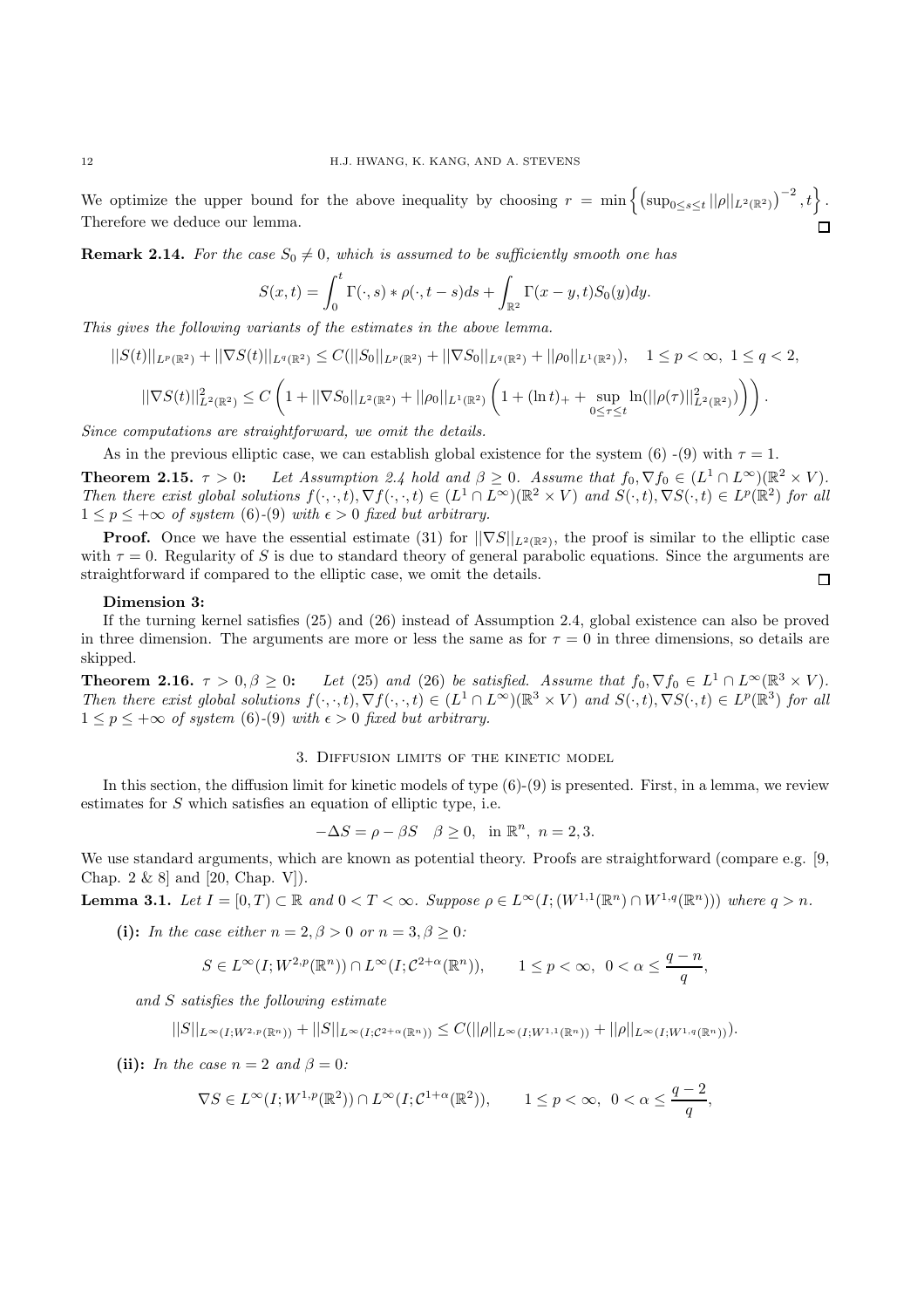*and* S *satisfies the following estimate*

 $||\nabla S||_{L^{\infty}(I;W^{1,p}(\mathbb{R}^2))} + ||\nabla S||_{L^{\infty}(I;\mathcal{C}^{1+\alpha}(\mathbb{R}^2))} \leq C(|\rho||_{L^{\infty}(I;W^{1,1}(\mathbb{R}^2))} + ||\rho||_{L^{\infty}(I;W^{1,q}(\mathbb{R}^2))}).$ 

As in [3] we need similar assumptions on  $\phi_{\epsilon}^{S}[S]$  and  $\phi_{\epsilon}^{A}[S]$ , which are the symmetric and antisymmetric parts of  $T_{\epsilon}[S]$  (see Lemma 1.2).

**Assumption 3.2.** *There exist*  $\gamma > 0$  *and a non-decreasing function*  $\Lambda \in L^{\infty}_{loc}$ *, such that* 

$$
\phi_{\epsilon}^{S}[S] \geq \gamma \left(1 - \epsilon \Lambda(||\nabla S||_{W^{1,\infty}(\mathbb{R}^n)})\right) FF'
$$

$$
\int_{V} \frac{\phi_{\epsilon}^{A}[S]^2}{F\phi_{\epsilon}^{S}[S]} dv' \leq \epsilon^2 \Lambda(||\nabla S||_{W^{1,\infty}(\mathbb{R}^n)}),
$$

*where*  $F \in L^{\infty}(V)$  *is a positive velocity distribution satisfying Assumption 1.1.* 

**Theorem 3.3.** Let Assumptions 1.1 and 3.2 hold and let  $q > n$  with  $n = 2, 3$ . Suppose that the equation for *the chemo-attractant* S *is of elliptic type. Let one of following conditions hold;*

(i): *if*  $n = 2, \beta > 0$ *, the turning kernel satisfies Assumption 2.4.* 

(ii): *if*  $n = 2, \beta = 0$ *, the turning kernel satisfies* (23)*.* 

(iii): *if*  $n = 3, \beta \geq 0$ *, the turning kernel satisfies* (25) *and* (26)*.* 

*Assume further that*

$$
f_0 \in \Upsilon_q \equiv W^{1,1}(\mathbb{R}^n \times V) \cap W^{1,q}(\mathbb{R}^n \times V; \frac{dxdv}{F^{q-1}}).
$$

*Then there exists*  $t^* > 0$ *, independent of*  $\epsilon$ *, such that the solutions*  $f_{\epsilon}$ *,*  $S_{\epsilon}$  *satisfy* 

$$
f_{\epsilon} \in L^{\infty}((0, t^*); \Upsilon_q),
$$

(33)  
\n
$$
\nabla S_{\epsilon} \in L^{\infty}((0, t^*); W^{1, p}(\mathbb{R}^n) \cap C^{1+\alpha}(\mathbb{R}^n)), \qquad 1 \le p < \infty, \ \alpha = \frac{q-n}{q} \quad \text{if} \ n = 2, \beta = 0,
$$
\n
$$
S_{\epsilon} \in L^{\infty}((0, t^*); W^{2, p}(\mathbb{R}^n) \cap C^{2+\alpha}(\mathbb{R}^n)), \qquad 1 \le p < \infty, \ \alpha = \frac{q-n}{q} \quad \text{otherwise},
$$
\n
$$
r_{\epsilon} = \frac{f_{\epsilon} - \rho_{\epsilon} F}{\epsilon} \in L^2((0, t^*); \mathbb{R}^n \times V : \frac{dx dv dt}{F}).
$$

**Proof.** This can be shown by following the same procedure as given in the proof of Theorem 4 in [3], and therefore, we present a brief sketch of this proof. Simple calculations shows

$$
\frac{d}{dt}\int_{\mathbb{R}^n}\int_V\frac{f^q_\epsilon}{F^{q-1}}dvdx\leq C\Lambda(||\nabla S||_{W^{1,\infty}(\mathbb{R}^n)})\int_{\mathbb{R}^n}\int_V\frac{f^q_\epsilon}{F^{q-1}}dvdx.
$$

The next step is to estimate  $S_{\epsilon}$ :

$$
||\nabla S_{\epsilon}(\cdot,t)||_{\mathcal{C}^{1,\alpha}(\mathbb{R}^n)} \leq C(1+||\nabla \rho_{\epsilon}(\cdot,t)||_{L^{q}(\mathbb{R}^n)}) \leq \tilde{C}(1+||\rho_{\epsilon}(\cdot,t)||_{L^{q}(\mathbb{R}^n)}),
$$

here we used the estimates in Lemma 3.1.

$$
\frac{d}{dt}\int_{\mathbb{R}^n}\int_V\frac{f^q_\epsilon}{F^{q-1}}dvdx\leq C[1+(\int_{\mathbb{R}^n}\int_V\frac{f^q_\epsilon}{F^{q-1}}dvdx)^{\frac{1}{q}}]\int_{\mathbb{R}^n}\int_V\frac{f^q_\epsilon}{F^{q-1}}dvdx.
$$

This shows the first two statements. The rest can be done by the same method as given in the proof of Theorem 4 in [3], and thus we omit the details.  $\Box$ 

Now we are ready to prove the existence of the diffusion limit in a short time interval.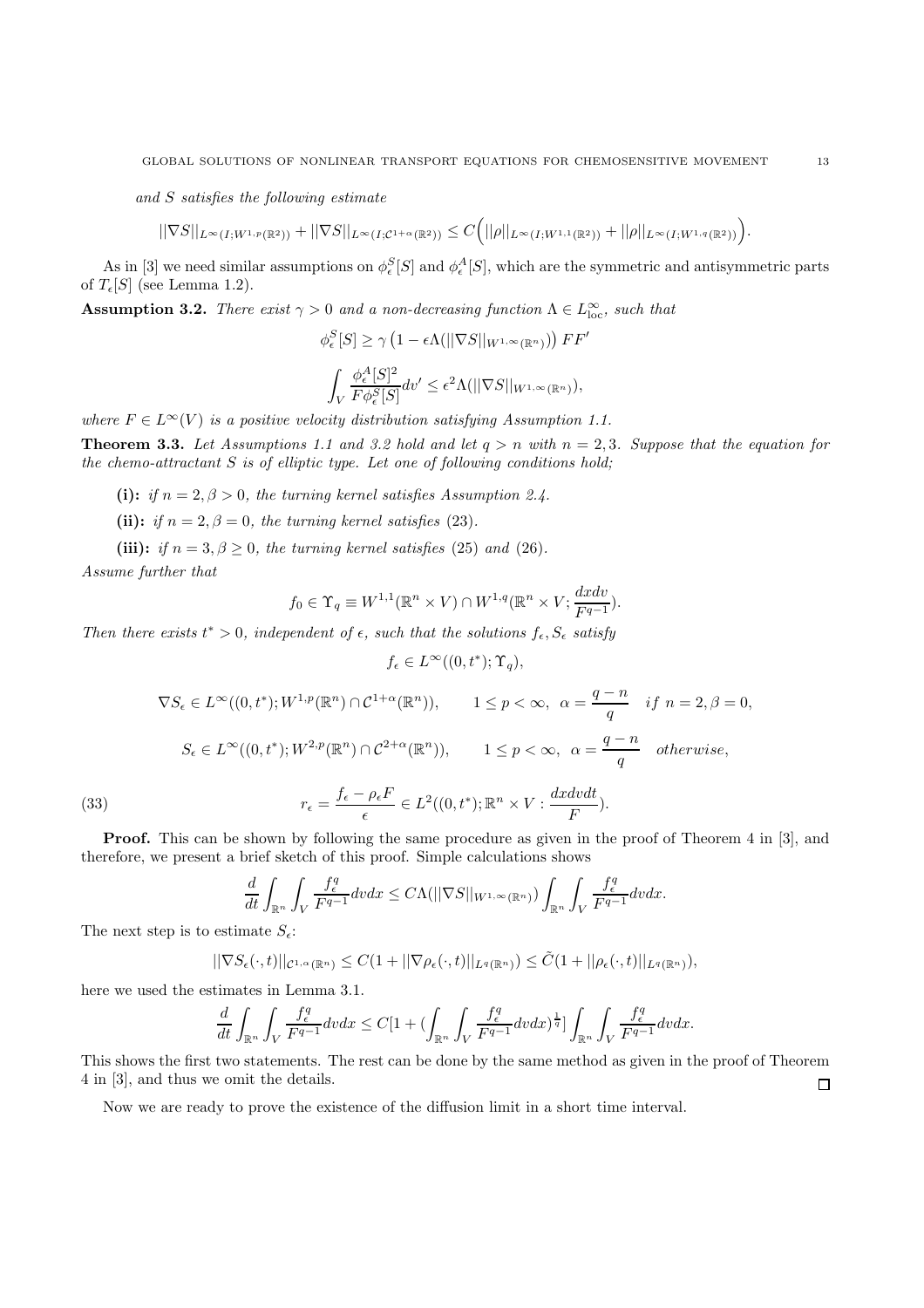**Theorem 3.4.** *Let the assumption of Theorem 3.3 hold. Suppose that the equation for the chemo-attractant* S *is of elliptic type*  $(\tau = 0)$ . Assume further that for families  $(S_{\epsilon})$ , which are uniformly bounded in  $L_{\text{loc}}^{\infty}([0,\infty); \mathcal{C}^{2+\alpha}(\mathbb{R}^n))$  $for~some~\alpha~with~0<\alpha\leq 1,~such~that~S_{\epsilon},\nabla S_{\epsilon},~and~\nabla^2 S_{\epsilon}~converge~to~S_0, \nabla S_0,~and~\nabla^2 S_0~as~\epsilon\to 0,~respectively,$ *in*  $L_{\text{loc}}^p([0,\infty);\mathbb{R}^n)$  *for some*  $p > n/(n-1)$  *with*  $n = 2,3$ *, we have the convergence* 

$$
T_{\epsilon}[S_{\epsilon}] \to T_0[S_0] \quad in \quad L_{\text{loc}}^p([0,\infty);\mathbb{R}^n \times \bar{V} \times \bar{V}),
$$

(34) 
$$
\frac{\mathcal{T}_{\epsilon}[S_{\epsilon}](F)}{\epsilon} = \frac{2}{\epsilon} \int_{V} \phi_{\epsilon}^{A}[S_{\epsilon}]dv' \to \mathcal{T}_{1}[S_{0}](F) \quad in \quad L_{\text{loc}}^{p}([0,\infty);\mathbb{R}^{n} \times \bar{V}).
$$

*Then the solutions*  $f_{\epsilon}$  *and*  $S_{\epsilon}$  *of* (6)-(9) *satisfy* 

$$
f_{\epsilon} \to \rho_0 F \quad in \quad L^{\infty}((0, t^*); \Upsilon_q) \text{ weak } *,
$$
  

$$
\nabla S_{\epsilon} \to S_0 \quad in \quad W_{\text{loc}}^{1,q}((0, t^*); \mathbb{R}^n), \quad 1 \le q < \infty \quad if \quad n = 2, \beta = 0.
$$
  

$$
S_{\epsilon} \to S_0 \quad in \quad W_{\text{loc}}^{2,q}((0, t^*); \mathbb{R}^n), \quad 1 \le q < \infty \quad otherwise.
$$

**Proof.** Since the proof is similar to that of Theorem 5 in [3], we again present only a brief sketch of the procedure. First we note, due to (33), that

$$
J_{\epsilon} = \frac{1}{\epsilon} \int_{V} v f_{\epsilon} dv = \int_{V} v r_{\epsilon} dv \in L^{2}((0, t^{*}); L^{2}(\mathbb{R}^{n}))
$$

uniformly in  $\epsilon$ . From the cell conservation equation  $\partial_t \rho_{\epsilon} + \text{div} \mathbf{J}_{\epsilon} = 0$ , one can easily see that

$$
\partial_t(\nabla S_\epsilon) \in L^2((0,t^*);L^2_{\rm loc}(\mathbb{R}^n))
$$

by considering the gradient of the convolution of (8). The strong convergence follows combining the above estimate and the parabolic regularity for the convolutions defining  $S_{\epsilon}$  and  $\nabla S_{\epsilon}$  from  $\rho_{\epsilon}$ . Therefore, the kinetic equation (7) leads to

$$
\epsilon \frac{\partial f_{\epsilon}}{\partial t} + v \cdot \nabla_x f_{\epsilon} = -\rho_{\epsilon} \frac{\mathcal{T}[S_{\epsilon}](F)}{\epsilon} - \mathcal{T}_{\epsilon}[S_{\epsilon}](r_{\epsilon}).
$$

By assumption (34) and passing to the limit, we obtain

$$
\mathcal{T}_0[S_0](r_0) = -vF \cdot \nabla \rho_0 - \rho_0 \mathcal{T}_1[S_0](F).
$$

This equation can be solved due to Lemma 1.3. The limit of the cell conservation equation is  $\partial_t \rho_0 + \nabla \cdot J_0 = 0$ with  $J_0 = \int_V v r_0 dv$ . This completes the proof.  $\Box$ 

A similar result can be established if the chemo-attractant equation is of parabolic type. Since the method of proof does not change when compared to elliptic case, we present only the statements without further details. **Lemma 3.5.** *Let*  $I = [0, T) \subset \mathbb{R}$  *and*  $0 < T < \infty$  *and*  $n = 2$  *or* 3*. Suppose*  $\rho \in L^{\infty}(I; W^{1,1}(\mathbb{R}^n)) \cap$  $L^{\infty}(I;W^{1,q}(\mathbb{R}^n))$  where  $q>n$  and S satisfies the chemo-attractant equation of parabolic type with  $\beta \geq 0$ .

$$
S \in L^{\infty}(I; W^{2,p}(\mathbb{R}^2)) \cap L^{\infty}(I; C^{2+\alpha}(\mathbb{R}^2)), \qquad 1 \le p < \infty, \ 0 < \alpha \le \frac{q-2}{q} \quad \text{if } n = 2,
$$
  

$$
S \in L^{\infty}(I; W^{2,p}(\mathbb{R}^3)) \cap L^{\infty}(I; C^{2+\alpha}(\mathbb{R}^3)), \qquad 1 \le p < \infty, \ 0 < \alpha \le \frac{q-3}{q} \quad \text{if } n = 3,
$$

*and* S *satisfies the following estimate*

$$
||S||_{L^{\infty}(I;W^{2,p}(\mathbb{R}^n))}+||S||_{L^{\infty}(I;\mathcal{C}^{2+\alpha}(\mathbb{R}^n))}\leq C(||\rho||_{L^{\infty}(I;W^{1,1}(\mathbb{R}^n))}+||\rho||_{L^{\infty}(I;W^{1,q}(\mathbb{R}^n))}).\quad n=2,3.
$$

**Proof.** Proofs are standard and straightforward (see e.g. [15, Chap. 4] and [16, Chap. 4 & 6]).

Again, as in the previous case, we have following result, which is independent of  $\epsilon$ .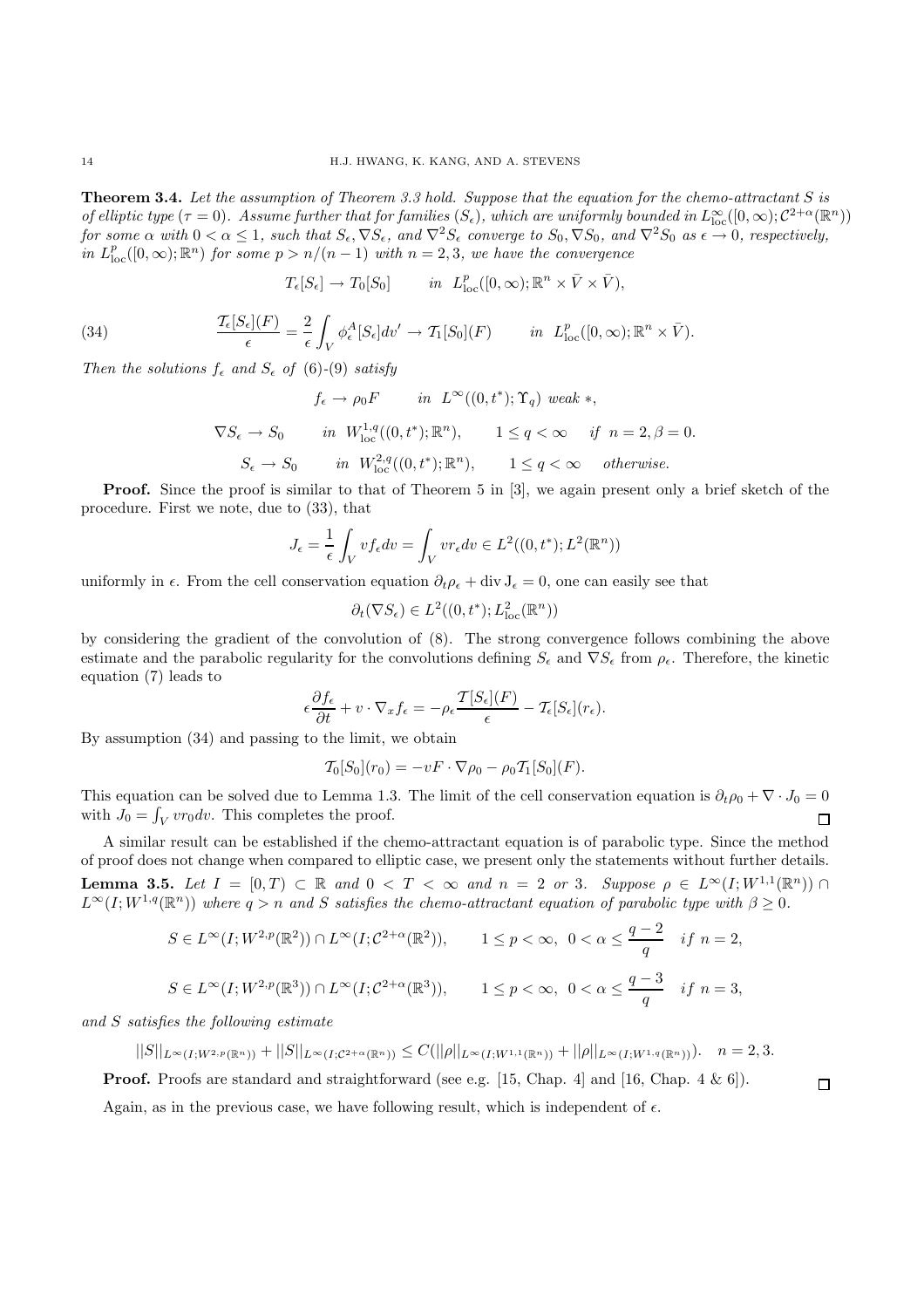**Theorem 3.6.** Let Assumption 1.1 and Assumption 3.2 hold and let  $q > n$  with  $n = 2,3$ . Suppose that the *turning kernel satisfies* (25) *and* (26)*. Assume further that*

$$
f_0 \in \Upsilon_q = W^{1,1}(\mathbb{R}^n \times V) \cap W^{1,q}(\mathbb{R}^n \times V; \frac{dxdv}{F^{q-1}}).
$$

*Then there exists a*  $t^* > 0$ *, independent of*  $\epsilon$ *, such that the solution*  $f_{\epsilon}$ *,*  $S_{\epsilon}$  *satisfies* 

$$
f_{\epsilon} \in L^{\infty}((0, t^*); \Upsilon_q),
$$

$$
S_{\epsilon} \in L^{\infty}((0, t^*); W^{2, p}(\mathbb{R}^n) \cap C^{2+\alpha}(\mathbb{R}^n)), \qquad 1 \le p < \infty, \ \alpha = \frac{q - n}{q},
$$

$$
r_{\epsilon} = \frac{f_{\epsilon} - \rho_{\epsilon} F}{\epsilon} \in L^2\left((0, t^*); \mathbb{R}^n \times V : \frac{dx dv dt}{F}\right).
$$

**Theorem 3.7.** Let the assumptions in Theorem 3.6 hold. Assume further that for families  $(S_{\epsilon})$ , which are  $uniformly\ bounded\ in\ L^{\infty}_{\text{loc}}([0,\infty); \mathcal{C}^{2+\alpha}(\mathbb{R}^n))\ for\ some\ \alpha\ with\ 0<\alpha\leq 1,\ such\ that\ S_{\epsilon},\nabla S_{\epsilon},\ and\ \nabla^2 S_{\epsilon}\ converges\ of\ the\ function\ of\ the\ condition\ of\ the\ condition\ of\ the\ condition\ of\ the\ condition\ of\ the\ condition\ of\ the\ condition\ of\ the\ condition\ of\ the\ condition\ of\ the\ condition\ of\ the\ condition\ of\ the\ condition\ of\ the\ condition\ of\ the\ condition\ of\ the\ condition\ of\ the\ condition\ of\ the\ condition\ of\ the\ condition\ of\ the\ condition\ of\ the\ condition\$  $\overline{S_0, \nabla S_0}$ , and  $\nabla^2 S_0$  as  $\epsilon \to 0$ , respectively, in  $L_{loc}^p([0,\infty);\mathbb{R}^n)$  for some  $p > n/(n-1)$  with  $n = 2,3$ , we have *the convergence* T<sub>1</sub>  $\frac{1}{2}$  + T<sub>0</sub><sup>2</sup> + T<sub>0</sub><sup>2</sup> + T<sub>0</sub><sup>2</sup> + T<sub>0</sub><sup>2</sup> + T<sub>0</sub><sup>2</sup> + T<sub>0</sub><sup>2</sup> + T<sub>0</sub><sup>2</sup> + T<sub>0</sub><sup>2</sup> + T<sub>0</sub><sup>2</sup> + T<sub>0</sub><sup>2</sup> + T<sub>0</sub><sup>2</sup> + T<sub>0</sub><sup>2</sup> + T<sub>0</sub><sup>2</sup> + T<sub>0</sub><sup>2</sup> + T<sub>0</sub><sup>2</sup> + T<sub>0</sub><sup>2</sup> + T<sub>0</sub><sup>2</sup> + T<sub>0</sub><sup>2</sup> + T<sub>0</sub><sup>2</sup> + T<sub>0</sub><sup>2</sup> + T<sub>0</sub><sup></sup> loc( $\alpha$ ); Rn  $\alpha$   $\alpha$ ,  $\alpha$ 

$$
T_{\epsilon}[S_{\epsilon}]\to T_0[S_0] \quad in \ L^p_{\text{loc}}([0,\infty); \mathbb{R}^n \times V \times V),
$$
  

$$
\frac{\mathcal{T}_{\epsilon}[S_{\epsilon}](F)}{\epsilon} = \frac{2}{\epsilon} \int_V \phi_{\epsilon}^A[S_{\epsilon}]dv' \to \mathcal{T}_1[S_0](F) \quad in \ L^p_{\text{loc}}([0,\infty); \mathbb{R}^n \times \bar{V}).
$$

*Then the solutions*  $f_{\epsilon}$  *and*  $S_{\epsilon}$  *of* (6)-(9) *satisfy* 

$$
f_{\epsilon} \to \rho_0 F \qquad in \quad L^{\infty}((0, t^*); \chi_q) \text{ weak } *,
$$
  

$$
S_{\epsilon} \to S_0 \qquad in \quad L^q_{\text{loc}}((0, t^*); W^{2,q}(\mathbb{R}^n)), \qquad 1 \le q < \infty,
$$

**Proof.** The arguments are similar to those for Theorem 3.4.

## 4. Examples

When dealing with chemosensitive movement of biological species, questions of major interest are, how do the individuals 'measure' the chemical signal, how is this information processed and what kind of behavior results. In the following we discuss some parts of this problem. First we give a short summary of the mathematical terminology which accounts for the possible biological behavior of the cells as suggested by Tranquillo and Alt, [22]:

*Kinesis* describes the dependence of movement of an individual on a scalar stimulus or other information about time and position along its path. Kinesis can be characterized as positional, which means induced by a purely positional signal, or temporal(ly differential), which describes an adapting response induced by a temporal(ly differential) signal. An increasing positional signal or a positive temporal(ly differential) signal can induce positive *orthokinesis* by increasing the (mean) speed, and positive *klinokinesis* by decreasing the turning rate and/or the absolute magnitude of turn angles.

The so-called signal for chemosensitive movement is the carrier of information which is perceived from a stimulus field and possibly stored by the individual, and which governs the individual response. In this context we are just looking at external signals. Depending on geometry and kinetics of stimulus perception, signal transduction and motor response, various types of signals carrying various components of information may be present at the same time.

Spatial - the stimulus is evaluated at (at least) two distinct locations around the individual, which are related to its direction (compare example 4.1, 4.3, and 4.4).

Temporal(ly) differential) - the stimulus is evaluated at (at least) two different times (compare example 4.1). Positional - the stimulus is evaluated momentarily (compare example 4.4).

Directional - the stimulus is evaluated along the individual direction or its relation to a directional stimulus field, e.g. a spatial gradient at its position (compare examples 4.1, 4.3, 4.4, 4.5, and 4.6).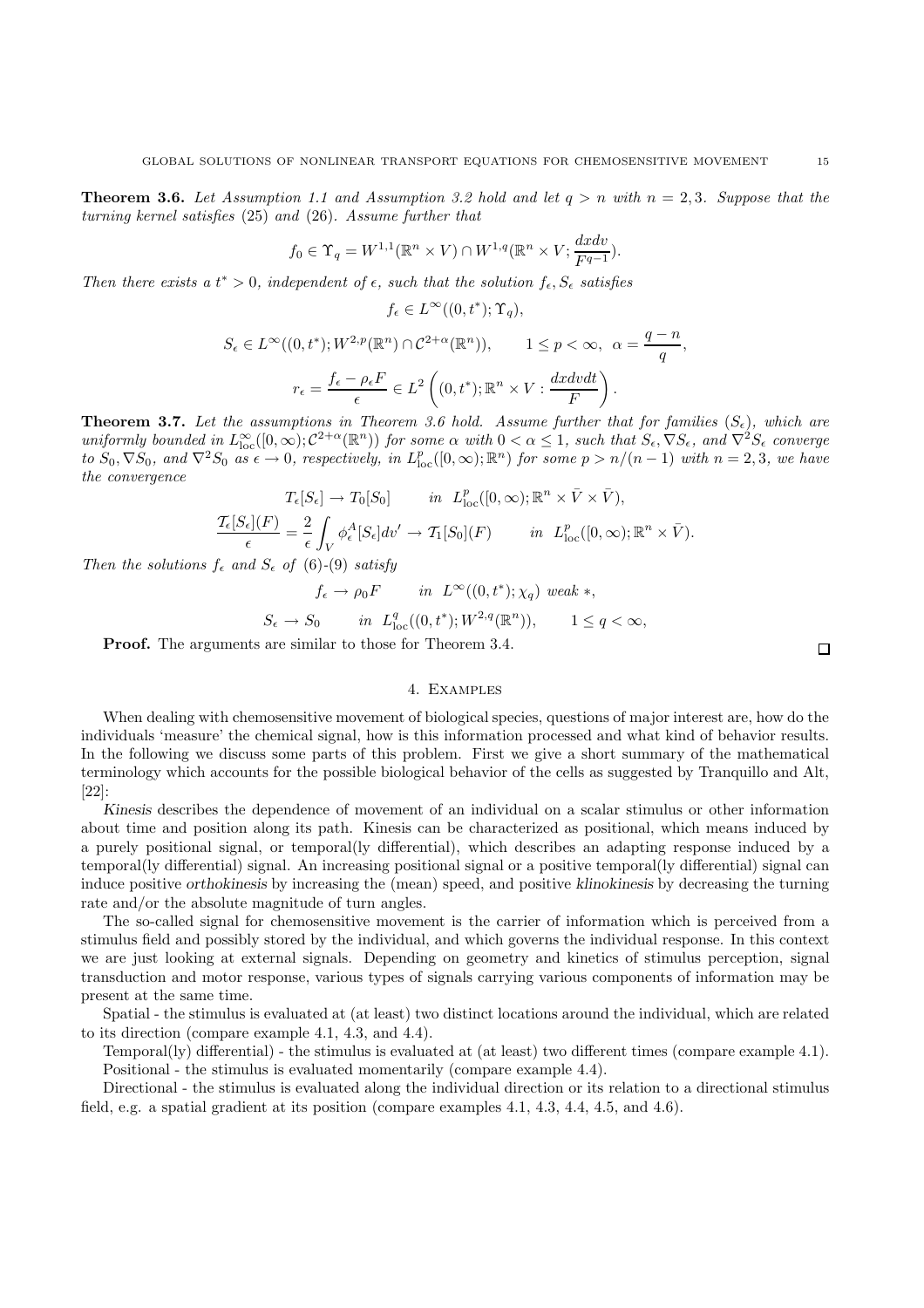*Taxis* is the dependence of individual movement on a directional stimulus related to the movement direction. It can be induced by direct (e.g. spatial) or indirect (e.g. temporal) determination of the movement direction, or some other evaluations about the movement direction in relation to an external directional field (e.g. a stimulus gradient) The stimulus gradient can be spatial, temporal or perceived along the motion path. Here *klinotaxis* describes the dependence of the turning behavior on the current direction. Taxis with directed turning is given by a directional bias of the turn angle distribution of the turning rate. This can be induced only by a directional signal, but also by others than a spatial signal. Taxis without directed turning is not mentioned so often, but also of importance. This is a turning response depending on the locomotion direction. The directional signal might be spatial or temporal (for example, bacteria changing their turning frequency)

Discussions of possible turning rates in this context are also given in [1], [2], [17] and [18], [19].

In [18], [19] the macroscopic limit is formal. It is assumed that the turning kernel has an expansion in  $\epsilon$ which is assumed to be given. Here the  $\epsilon$ -expansion is related to possible evaluations of the chemo-attractant by the cells.

The first example is very general and allows also dependencies on time derivatives of the chemo-attractant. Since we did not prove regularity for  $S_t$  so far the macroscopic limit in this case has to be considered only formal. Nevertheless, from this example other rigorous examples can be extracted, which will be discussed after.

**Example 4.1.** *(formal for*  $\alpha > 0$ *, rigorous for*  $\alpha = 0$ *)* 

*The turning kernel we consider first is of the following form, which is of general type:*

(35) 
$$
T_{\epsilon}[s] = \phi(S(x + \epsilon v, t), S(x - \epsilon v', t), S(x, t - \epsilon), \nabla S(x + \epsilon v, t), \nabla S(x - \epsilon v', t),
$$

$$
\partial_t S(x + \epsilon v, t), \partial_t S(x - \epsilon v', t), \partial_t S(x, t - \epsilon), v) + \epsilon \psi(\frac{v \cdot v'}{|v||v'|}),
$$

*where*  $\phi : \mathbb{R}^{12} \to \mathbb{R}$  *and*  $\psi : \mathbb{R} \to \mathbb{R}$  *are smooth and*  $\phi + \epsilon \psi$  *is strictly positive* ( $\nabla S$  *contributes two entries,*  $\partial_{x_1} S$ *and*  $\partial_{x_2}S$ *). Here* S *satisfies the chemo-attractant equation either of elliptic type or of parabolic type with*  $\alpha \geq 0$ *and*  $\beta > 0$  *in two dimensions. For*  $\alpha = 0$  *the S-equation is completely decoupled, therefore for this case the derivation given below is rigorous. Our aim is to (formally) derive the macroscopic equation from the turning kernel given above. We do not include direct dependencies at this point, like*  $S(x,t)$ ,  $S_t(x,t)$ ,  $\nabla S(x,t)$ *. These will be discussed later in more specific examples.*

*For convenience, we use the following notational abbreviation:*

$$
\phi[S, \nabla S, \partial_t S, v] := \phi(S(x, t), S(x, t), S(x, t), \nabla S(x, t), \nabla S(x, t), \partial_t S(x, t), \partial_t S(x, t), \partial_t S(x, t), v),
$$

 $\phi_i[S, \nabla S, \partial_t S, v] := \phi_i(S(x, t), S(x, t), S(x, t), \nabla S(x, t), \nabla S(x, t), \partial_t S(x, t), \partial_t S(x, t), \partial_t S(x, t), v),$ 

*where*  $\phi_i(\cdot \cdot \cdot)$  *indicates the partial derivative of*  $\phi$  *with respect to the ith argument with*  $i = 1, 2, ..., 12$ *. By the asymptotic expansion of*  $T_{\epsilon} = T_0 + \epsilon T_1 + O(\epsilon^2)$ , *one can easily see that* 

$$
T_0 = T_0[S, v] = \phi[S, \nabla S, \partial_t S, v]
$$

*and*

$$
T_1 = T_1[S, v, v'] = (\phi_1[S, \nabla S, \partial_t S, v]v - \phi_2[S, \nabla S, \partial_t S, v]v') \cdot \nabla S + \phi_3[S, \nabla S, \partial_t S, v] \partial_t S + (\phi_{3+i}[S, \nabla S, \partial_t S, v]v - \phi_{5+i}[S, \nabla S, \partial_t S, v]v') \cdot \nabla S_{x_i} + (\phi_8[S, \nabla S, \partial_t S, v]v - \phi_9[S, \nabla S, \partial_t S, v]v') \cdot \nabla S_t - \phi_{10}[S, \nabla S, \partial_t S, v] \partial_t^2 S + \psi(\frac{v \cdot v'}{|v||v'|}),
$$

*where we used the summation convention, which is understood over repeated indices running from* 1 *to* 2*. From now on we use, unless any confusion is to be expected, the following notations.*

$$
T'_{0}[S, v] := T_{0}[S, v'], \qquad f'_{i}(v, x, t) := f_{i}(v', x, t), \qquad i = 1, 2.
$$

*Furthermore, we define*  $\Phi$ ,  $\tilde{\Phi}$ ,  $\hat{\Phi}$ , and  $\bar{\Phi}$  as follows:

$$
\Phi[S_0, \nabla S_0, \partial_t S_0] := \int_V T'_0[S_0, v] dv', \quad \tilde{\Phi}[S_0, \nabla S_0, \partial_t S_0, v] := \int_V T_1[S_0, v', v] dv',
$$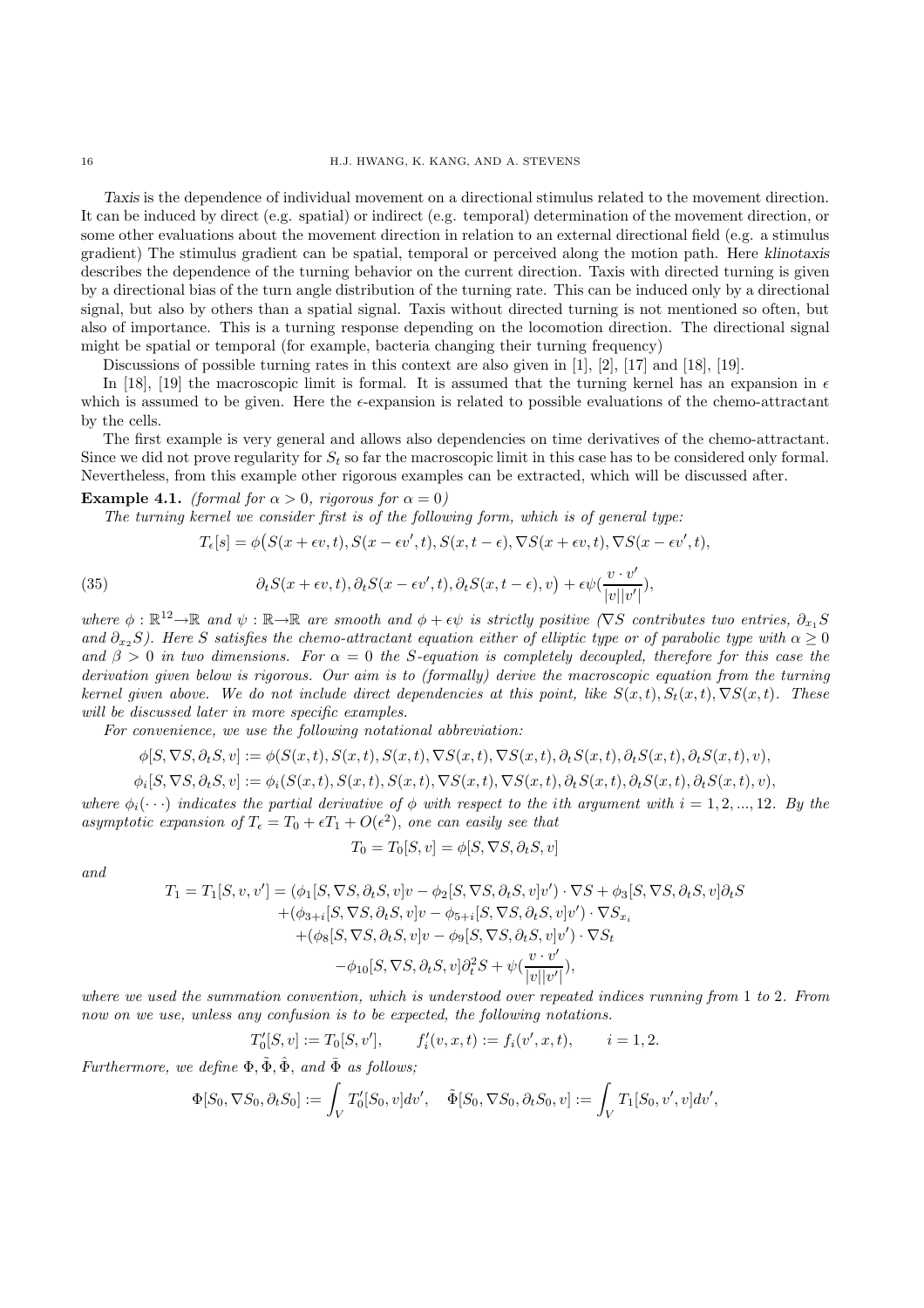$$
\hat{\Phi}[S_0, \nabla S_0, \partial_t S_0, v] := \int_V T_1[S_0, v, v'] f'_0(v, x, t) dv',
$$
  

$$
\bar{\Phi}[S_0, \nabla S_0, \partial_t S_0, v] := \frac{1}{\Phi[S_0, \nabla S_0, \partial_t S_0]} \int_V T'_0[S_0, v] T_1[S_0, v, v'] dv'.
$$

*From*  $T_0[S_0](f_0) = 0$ *, we have* 

$$
f_0(v, x, t) = \frac{\phi[S_0, \nabla S_0, \partial_t S_0, v] \rho_0(x, t)}{\Phi[S_0, \nabla S_0, \partial_t S_0]},
$$

*and therefore, it is easy to see*  $\hat{\Phi}(v) = \bar{\Phi}(v)\rho_0$ . *Due to*  $\mathcal{T}_0[S_0](f_1) = -\mathcal{T}_1[S_0](f_0) - v \cdot \nabla f_0$ *, we have* 

$$
f_1(v, x, t) = \frac{1}{\Phi[S_0, \nabla S_0, \partial_t S_0]} \left( -v \cdot \nabla f_0(v, x, t) - \tilde{\Phi}[S_0, \nabla S_0, \partial_t S_0, v] f_0(v, x, t) + \hat{\Phi}[S_0, \nabla S_0, \partial_t S_0, v] \right).
$$

*Computing*  $J_{\epsilon} = \int_{V} vf_1(v, x, t) dv$ , we obtain

(36) 
$$
J_{\epsilon} = -\int_{V} \frac{v^{i}v^{j}\partial_{x_{j}}f_{0}}{\Phi[S_{0}, \nabla S_{0}, \partial_{t}S_{0}]} dv - \int_{V} \frac{v^{i}\tilde{\Phi}[S_{0}, \nabla S_{0}, \partial_{t}S_{0}, v]f_{0}}{\Phi[S_{0}, \nabla S_{0}, \partial_{t}S_{0}]} dv + \int_{V} \frac{v^{i}\hat{\Phi}[S_{0}, \nabla S_{0}, \partial_{t}S_{0}, v] \rho_{0}}{\Phi[S_{0}, \nabla S_{0}, \partial_{t}S_{0}]} dv.
$$

*The first integral in* (36) *becomes*

$$
\int_{V} \frac{v^{i}v^{j}\partial_{x_{j}}f_{0}}{\Phi[S_{0},\nabla S_{0},\partial_{t}S_{0}]}dv = \frac{\rho_{0}}{\Phi[S_{0},\nabla S_{0},\partial_{t}S_{0}]} \int_{V} \left(v^{i}v^{j}\partial_{x_{j}}(\frac{\phi[S_{0},\nabla S_{0},\partial_{t}S_{0},v]}{\Phi[S_{0},\nabla S_{0},\partial_{t}S_{0}]})\right)dv
$$

$$
+ \frac{\partial_{x_{j}}\rho_{0}}{\Phi^{2}[S_{0},\nabla S_{0},\partial_{t}S_{0}]} \int_{V} v^{i}v^{j}\phi[S_{0},\nabla S_{0},\partial_{t}S_{0},v]dv = \frac{A_{i}}{\Phi}\rho_{0} + \frac{B_{ij}}{\Phi^{2}}\partial_{x_{j}}\rho_{0},
$$

*where*

(37) 
$$
A_i = A_i[S_0, \nabla S_0, \partial_t S_0] = \int_V v^i v^j \partial_{x_j} \left( \frac{\phi[S_0, \nabla S_0, \partial_t S_0, v]}{\Phi[S_0, \nabla S_0, \partial_t S_0]} \right) dv,
$$

(38) 
$$
B_{ij} = B_{ij}[S_0, \nabla S_0, \partial_t S_0] = \int_V v^i v^j \phi[S_0, \nabla S_0, \partial_t S_0, v] dv.
$$

*The second integral in* (36) *leads to*

$$
\int_{V} \frac{v^i \tilde{\Phi}[S_0, \nabla S_0, \partial_t S_0, v] f_0(v)}{\Phi[S_0, \nabla S_0, \partial_t S_0]} dv = \frac{C_i}{\Phi^2(S_0, \nabla S_0, \partial_t S_0)} \rho_0,
$$

*where*

(39) 
$$
C_i = C_i[S_0, \nabla S_0, \partial_t S_0] = \int_V v^i \tilde{\Phi}[S_0, \nabla S_0, \partial_t S_0, v] \phi[S_0, \nabla S_0, \partial_t S_0, v] dv.
$$

*The last integral in* (36) *becomes*

$$
\int_{V} \frac{v^i \hat{\Phi}[S_0, \nabla S_0, \partial_t S_0, v]}{\Phi[S_0, \nabla S_0, \partial_t S_0]} dv = \int_{V} \frac{v^i \bar{\Phi}[S_0, \nabla S_0, \partial_t S_0, v] \rho_0}{\Phi[S_0, \nabla S_0, \partial_t S_0]} dv = \frac{D_i}{\Phi} \rho_0,
$$

*where*

(40) 
$$
D_i = D_i[S_0, \nabla S_0, \partial_t S_0] = \int_V v^i \overline{\Phi}[S_0, \nabla S_0, \partial_t S_0, v] dv.
$$

*Summing up, we obtain the macroscopic equation*

$$
\partial_t \rho_0 = \partial_{x_i} \left( \frac{A_i}{\Phi} \rho_0 + \frac{B_{ij}}{\Phi^2} \partial_{x_j} \rho_0 + \frac{C_i}{\Phi^2} \rho_0 - \frac{D_i}{\Phi} \rho_0 \right), \qquad \Phi = \Phi[S_0, \nabla S_0, \partial_t S_0],
$$

*where*  $A_i$ ,  $B_{ij}$ ,  $C_i$  *and*  $D_i$  *are defined in* (37)-(40)*.*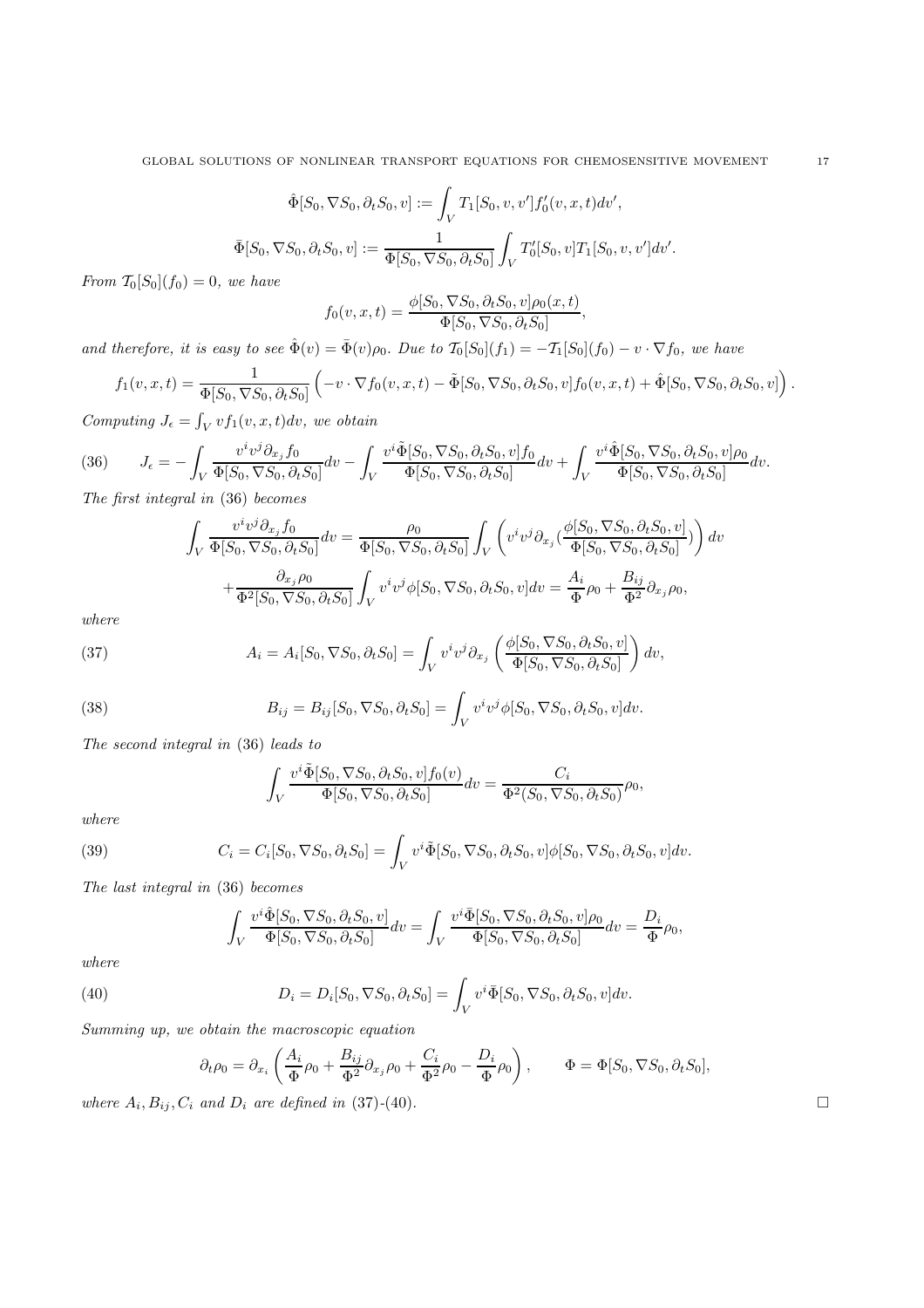**Remark 4.2.** *In the above example, we remark that if we drop out the explicit dependence of the last argument*  $v$  *in the functional*  $\phi$  *in* (35), then the term  $\psi(v \cdot v'/|v||v')$  does not influence the resulting macroscopic equation *any more. This is due to the fact that only*  $C_i$  *and*  $D_i$  *depend on*  $\psi$   $(A_i, B_i$  *do not*), and  $C_i = D_i = 0$  *in case*  $\phi$ *is independent of* v*. This is well expected from a biological point of view since reorientations without any bias can not have a macroscop effect.*

In the following we will see how to evaluate  $A_i, B_{ij}, C_i$  and  $D_i$  in more specifically.

**Example 4.3.** *(rigorous for*  $\alpha > 0$ )

*We present another example of turning kernels, which is more specific than previous one.*

(41) 
$$
T_{\epsilon}[s] = \phi(S(x+\epsilon v,t), S(x-\epsilon v',t), \nabla S(x+\epsilon v,t), \nabla S(x-\epsilon v',t)),
$$

*where* S satisfies chemo-attractant equation of elliptic type with  $\beta > 0$  in two dimension. Note that  $\phi : \mathbb{R}^2 \times$ R<sup>2</sup> × R2→R *is an even function with respect to the variable* ∇S*, and increasing and decreasing for the first and second argument, respectively. We also assume the structure condition of Assumption 1.1 and structure condition in Assumption 2.4, i.e.*

$$
|T_{\epsilon}[S](x,v,v',t)|\leq C(1+S(x+\epsilon v,t)+S(x-\epsilon v',t)+|\nabla S(x+\epsilon v,t)|+|\nabla S(x-\epsilon v',t)|).
$$

*Using the asymptotic expansion of the turning kernel, i.e.*  $T_{\epsilon}[S] = T_0[S] + \epsilon T_1[S] + O(\epsilon^2)$ *, we can easily see that*  $T[\mathcal{O}] = \frac{1}{\mathcal{O}} \left( \frac{S(n+1)}{S(n+1)} \sum_i \mathcal{O}(n+1) \sum_i \mathcal{O}(n+1) \right)$ 

$$
T_0[S] = \phi(S(x,t),S(x,t),\nabla S(x,t),\nabla S(x,t)),
$$

*and*

$$
T_1[S] = (\phi_1(S, S, \nabla S, \nabla S)v - \phi_2(S, S, \nabla S, \nabla S)v') \cdot \nabla S
$$

$$
+ \sum_{i=1}^2 (\phi_{2+i}(S, S, \nabla S, \nabla S)v - \phi_{4+i}(S, S, \nabla S, \nabla S)v') \cdot \nabla S_{x_i}.
$$

*Here*  $\phi_k$ ,  $k = 1, 2, ..., 6$  *indicates differentiation of*  $\phi$  *with respect to the* k−*th argument. One can easily see that the symmetric*  $\phi_{\epsilon}^{A}[S]$  *and antisymmetric part*  $\phi_{\epsilon}^{S}[S]$  *of turning kernel satisfy* 

$$
\phi_{\epsilon}^S[S] \geq \gamma \left(1 - \epsilon \Lambda(||\nabla S||_{W^{1,\infty}(\mathbb{R}^n)})\right) \mathit{FF}', \quad \int_V \frac{\phi_{\epsilon}^A[S]^2}{F \phi_{\epsilon}^S[S]} dv' \leq \epsilon^2 \Lambda(||\nabla S||_{W^{1,\infty}(\mathbb{R}^n)}),
$$

where  $\gamma > 0$  and  $\Lambda \in L^{\infty}_{loc}$  *is a non-decreasing function. By asymptotic expansion of*  $f_{\epsilon}$  and  $S_{\epsilon}$ , the leading order *equation becomes*

$$
f_0(x, v, t) = \frac{\rho_0(x, t)}{|V|}.
$$

*We remark that*  $f_0$  *is independent of* v*. Since the*  $\epsilon$ -order equation is  $\mathcal{T}_0[S_0](f_1) = -(v \cdot \nabla \rho_0)/|V| - \mathcal{T}_1[S_0](f_0)$ , *we have to calculate*

$$
\mathcal{T}_1[S_0](f_0) = -\rho_0(\phi_1 + \phi_2)\nabla S_0 \cdot v - \sum_{i=1}^2 \rho_0(\phi_{2+i} + \phi_{4+i})\nabla S_{0,x_i} \cdot v.
$$

*Therefore,*

$$
\mathcal{T}_0[S_0](f_1) = -\frac{v \cdot \nabla \rho_0}{|V|} + \rho_0(\phi_1 + \phi_2) \nabla S_0 \cdot v + \sum_{i=1}^2 \rho_0(\phi_{2+i} + \phi_{4+i}) \nabla S_{0,x_i} \cdot v,
$$

*due to the solvability condition, and thus we get*

$$
f_1 = -\frac{v \cdot \nabla \rho_0}{|V|^2 \phi} + \frac{\rho_0(\phi_1 + \phi_2) \nabla S_0 \cdot v}{|V| \phi} + \frac{\rho_0(\phi_{2+i} + \phi_{4+i}) \nabla S_{0,x_i} \cdot v}{|V| \phi}.
$$

Let  $\mu = \int_V |v|^2 dv$ . Using the above results, we obtain the flux density  $J_{\epsilon} = \int_V v f_1 dv + O(\epsilon)$ , where

$$
J_{\epsilon} = -\frac{\mu}{2|V|^2} \frac{\nabla \rho_0}{\phi} + \frac{\mu}{2|V|} \frac{(\phi_1 + \phi_2)\rho_0 \nabla S_0}{\phi} + \sum_{i=0}^2 \frac{\mu}{2|V|} \frac{(\phi_{2+i} + \phi_{4+i})\rho_0 \nabla S_{0, x_i}}{\phi}.
$$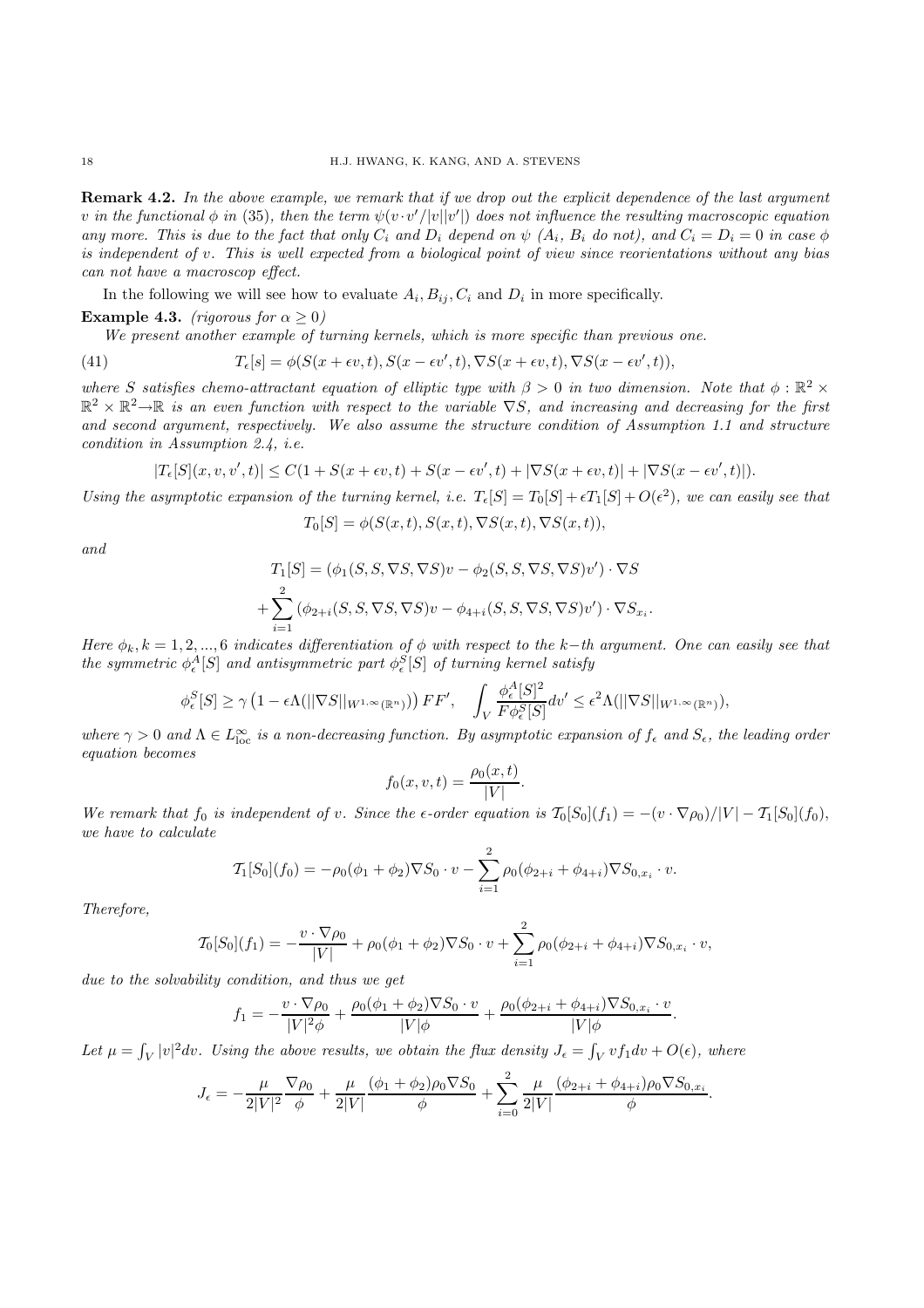*Hence the diffusion limit is*

(42) 
$$
\frac{\partial}{\partial t}\rho_0 = \nabla \cdot (D\nabla \rho_0 - \chi \rho_0 \nabla S_0 - \sum_{i=1}^2 \tilde{\chi}_i \rho_0 \nabla S_{0,x_i})
$$

*where*

$$
D = \frac{\mu}{2|V|^2 \phi}, \quad \chi = \frac{\mu(\phi_1 + \phi_2)}{2|V|\phi}, \quad \tilde{\chi}_i = \frac{\mu(\phi_{2+i} + \phi_{4+i})}{2|V|\phi}, \qquad i = 1, 2,
$$

*coupled to*  $-\Delta S_0 = \rho_0 - \beta S_0$ . Here we remark that it is not known whether solutions for the macroscopic *equation* (42) *blowup in finite time or not.*

**Example 4.4.** *If we choose an appropriate turning kernel, also the classical Keller-Segel model with constant coefficients can be obtained. Indeed, if the turning kernel* (41) *is replaced by*

$$
T_{\epsilon}[s] = \phi(S(x,t), S(x+\epsilon v,t), \nabla S(x+\epsilon v,t), \nabla S(x-\epsilon v',t)),
$$

*then, by following similar computations as given above, we have*

(43) 
$$
\frac{\partial}{\partial t}\rho_0 = \nabla \cdot \left( \frac{\mu}{2|V|^2 \phi} \nabla \rho_0 - \frac{\mu \phi_2}{2|V| \phi} \rho_0 \nabla S_0 - \sum_{i=1}^2 \frac{\mu(\phi_{2+i} + \phi_{4+i})}{2|V| \phi} \rho_0 \nabla S_{0,x_i} \right).
$$

*Now we specify* φ *as follows*

(44) 
$$
\phi(x_1, x_2, x_3, x_4, x_5, x_6) = \varphi(x_2 - x_1) + \varphi(x_5 - x_3) + \varphi(x_6 - x_4),
$$

*where*

$$
\varphi(x) = C_1 \sqrt{1 + x^2} + C_2 x, \qquad C_1 > C_2 > 0.
$$

*Concerning the gradient terms this example seems a bit artificial but it shows how higher order terms might cancel out.* Since  $\varphi(0) = C_1, \varphi'(0) = C_2$ , it is easy to see that  $\phi = C_1, \phi_2 = C_2, \phi_3 = \phi_4 = -C_2$ , and  $\phi_5 = \phi_6 = C_2$ . Therefore (43) *leads to* 

$$
\frac{\partial}{\partial t}\rho_0 = \nabla \cdot \left( \frac{\mu}{2|V|^2 C_1} \nabla \rho_0 - \frac{\mu C_2}{2|V| C_1} \rho_0 \nabla S_0 \right),\,
$$

*which is the classical version of the Keller-Segel model. The diffusion coefficient and chemotactic sensitivity, respectively, are*  $D = \mu/(2|V|^2C_1)$ ,  $\chi = (\mu C_2)/(2|V|C_1)$ , which are both constants in this case. **Example 4.5.** *(rigorous,*  $\alpha > 0$ ,  $\beta > 0$ )

*The next example considers time variations of the chemical* S*.*

(45) 
$$
T_{\epsilon} = \sigma S(x + \epsilon v, t) + h(\partial_t S(x, t), \nabla S(x, t), v) + C_2,
$$

*where*  $\sigma \geq 0$  *is a fixed constant and*  $h : \mathbb{R} \times \mathbb{R}^n \times \mathbb{R}^n \to \mathbb{R}$ ,  $n = 2, 3$  *is smooth and bounded, say*  $-C_1 \leq h \leq C_1$  *with*  $0 < C_1 < C_2$ . Note that the turning kernel satisfies the structure condition in Assumption 2.4. By asymptotic *expansion, one can easily see that*

$$
T_0 = \sigma S(x,t) + h(\partial_t S(x,t), \nabla S(x,t), v) + C_2, \qquad T_1 = \sigma v \cdot \nabla S(x,t).
$$

*We denote by* H the integration of  $h + C_2$  with respect to v, i.e.  $H[S] = \int_V (h(\partial_t S, \nabla S, v) + C_2) dv$ . After simple *computations, we obtain*

$$
f_0(v, x, t) = \frac{\sigma S_0(x, t) + h(\partial_t S_0, \nabla S_0, v) + C_2}{\sigma S_0(x, t)|V| + H[S_0]} \rho_0,
$$
  

$$
f_1(v, x, t) = \frac{1}{\sigma S_0(x, t)|V| + H[S_0]} \left( -v \cdot \nabla f_0(v, x, t) + \sigma \rho_0 v \cdot \nabla S_0 \right).
$$

*From now on, for simplicity, we skip the arguments of each variable unless confusion is to be expected. To obtain the macroscopic equation, we consider*

$$
J_{\epsilon} = \int_{V} vf_1 dv = \frac{1}{\sigma S_0 |V| + H[S_0]} \left( - \int_{V} v(v \cdot \nabla f_0) dv + \sigma \int_{V} v(v \cdot \nabla S_0) dv \rho_0 \right)
$$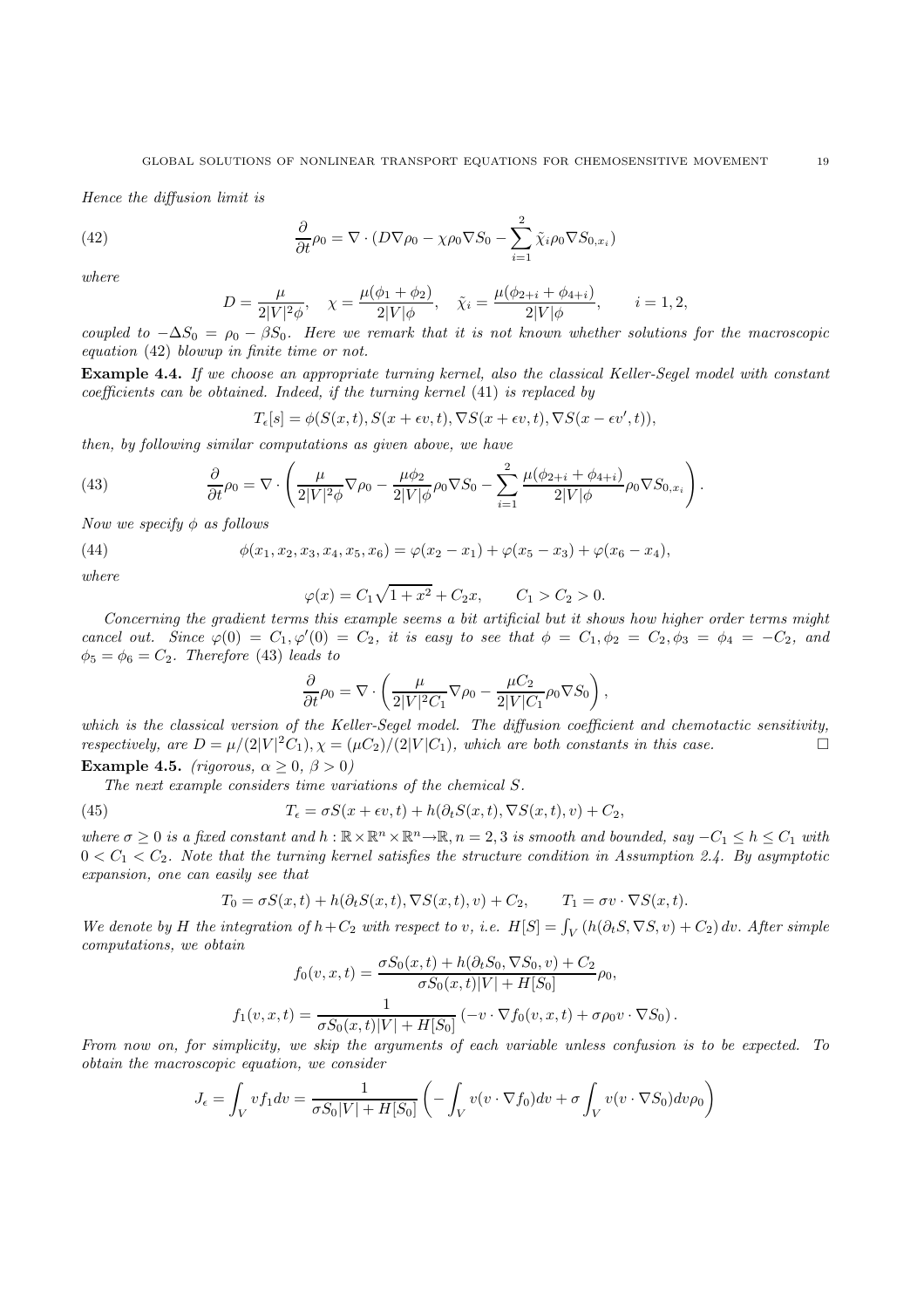$$
= \frac{1}{\sigma S_0|V| + H[S_0]} \left( - \int_V v(v \cdot \nabla f_0) dv + \sigma \mu \rho_0 \nabla S_0 \right),
$$

where  $\mu = (1/n) \int_V |v|^2 dv$ . It remains to calculate  $\int_V v(v \cdot \nabla f_0) dv$ . Simple computations show

$$
\int_{V} v^{i}(v \cdot \nabla f_{0}) dv = \left( \frac{\mu(\sigma S_{0} + C_{2})}{\sigma S_{0}|V| + H[S_{0}]} \rho_{0} \right)_{x_{i}} + (A_{ij}[S_{0}]\rho_{0})_{x_{j}},
$$

*where*

$$
A_{ij}[S_0] = \int_V \frac{v_i v_j h(\partial_t S, \nabla S, v)}{\sigma S_0|V| + H[S_0]} dv.
$$

*Therefore, the macroscopic equation becomes*

(46) 
$$
\partial_t \rho_0 = \nabla \cdot \left( \frac{1}{\sigma S_0 |V| + H[S_0]} \left[ \nabla \left( \frac{\mu(\sigma S_0 + C_2)}{\sigma S_0 |V| + H[S_0]} \rho_0 \right) + (A_{ij} [S_0] \rho_0)_{x_j} \right] - \frac{\sigma \mu}{\sigma S_0 |V| + H[S_0]} \rho_0 \nabla S_0 \right).
$$

*This equation is rigorously derived with related turning kernel* (45) *since it satisfies Assumption 3.2. As a specific example, we consider the case*

$$
h(\partial_t S, \nabla S, v) = C_1 \frac{\gamma \partial_t S + v \cdot \nabla S}{\mathcal{N}(S)}, \qquad \mathcal{N}(S) = \sqrt{1 + \gamma^2 |\partial_t S|^2 + |\nabla S|^2},
$$

*where*  $\gamma$  *is a fixed constant. Then one can easily see* 

$$
H[S_0] = \frac{C_1 \gamma \partial_t S_0 |B_1|}{\mathcal{N}(S_0)} + C_2 |B_1|, \quad A_{ij}[S_0] = \frac{C_1 \mu \gamma \partial_t S_0}{(\sigma S_0 |B_1| + H[S_0]) N(S_0)},
$$

*Therefore, the macroscopic equation* (46) *can be explicitly calculated, namely for*  $\gamma = 0$  ( $H[S_0] = C_2|B_1|$  *and*  $A_{ij}[S_0]=0.$ 

(47) 
$$
\partial_t \rho_0 = \nabla \cdot \left( \frac{\mu}{(\sigma S_0 + C_2)|V|^2} \nabla \rho_0 - \frac{\sigma \mu}{(\sigma S_0 + C_2)|V|} \rho_0 \nabla S_0 \right).
$$

*On the other hand, if*  $\sigma = 0$ *, then the last term in* (46) *does not appear. In such case the macroscopic equation* (46) *reads*

$$
\partial_t \rho_0 = \nabla \cdot \left( \frac{1}{H[S_0]} \nabla (\frac{\mu C_2}{H[S_0]} \rho_0) + (A_{ij}[S_0] \rho_0)_{x_j} \right),
$$

 $where \left(A_{ij}[S_0] = \int_V v_i v_j h(\partial_t S, \nabla S, v)/H[S_0]dv.\right]$ 

*We also remark that*  $A_{ij} = 0$  *in* (46) *in case h is odd with respect to the variable v.* 

In the next example we discuss the influence of non-local terms in  $h$ .

**Example 4.6.** *(formal for*  $\alpha > 0$ *, rigorous for*  $\alpha = 0$ *)* 

*Consider*

$$
T_{\epsilon} = \sigma S(x + \epsilon v, t) + h(\partial_t S(x + \epsilon v, t), v \cdot \nabla S(x + \epsilon v, t)) + C_2,
$$

*where*  $h : \mathbb{R} \times \mathbb{R} \to \mathbb{R}, n = 2, 3$  *is smooth and bounded, say*  $-C_1 \leq h \leq C_1$  *with*  $0 < C_1 < C_2$ *. Note that it the structure condition in Assumption 2.4 is satisfied. Then*

$$
T_0 = T_0[S, v] = \sigma S + h(\partial_t S, v \cdot \nabla S) + C_2,
$$

$$
T_1 = T_1[S, v] = \sigma v \cdot \nabla S + h_1(\partial_t S, v \cdot \nabla S)v \cdot \nabla S_t + h_2(\partial_t S, v \cdot \nabla S)v_i S_{x_i, x_j} v_j.
$$

*where*  $h_1, h_2$  *indicate partial derivatives with respect the first and second argument, respectively. We denote* 

$$
H[S] = \int_{V} (h(\partial_t S(x, t), v \cdot \nabla S(x, t)) + C_2) dv.
$$

$$
K[S] = \int_{V} T'_1(v) dv' = \int_{V} (h_1(\partial_t S, v' \cdot \nabla S)v' \cdot \nabla S_t + h_2(\partial_t S, v' \cdot \nabla S)v'_i S_{x_i, x_j} v'_j) dv',
$$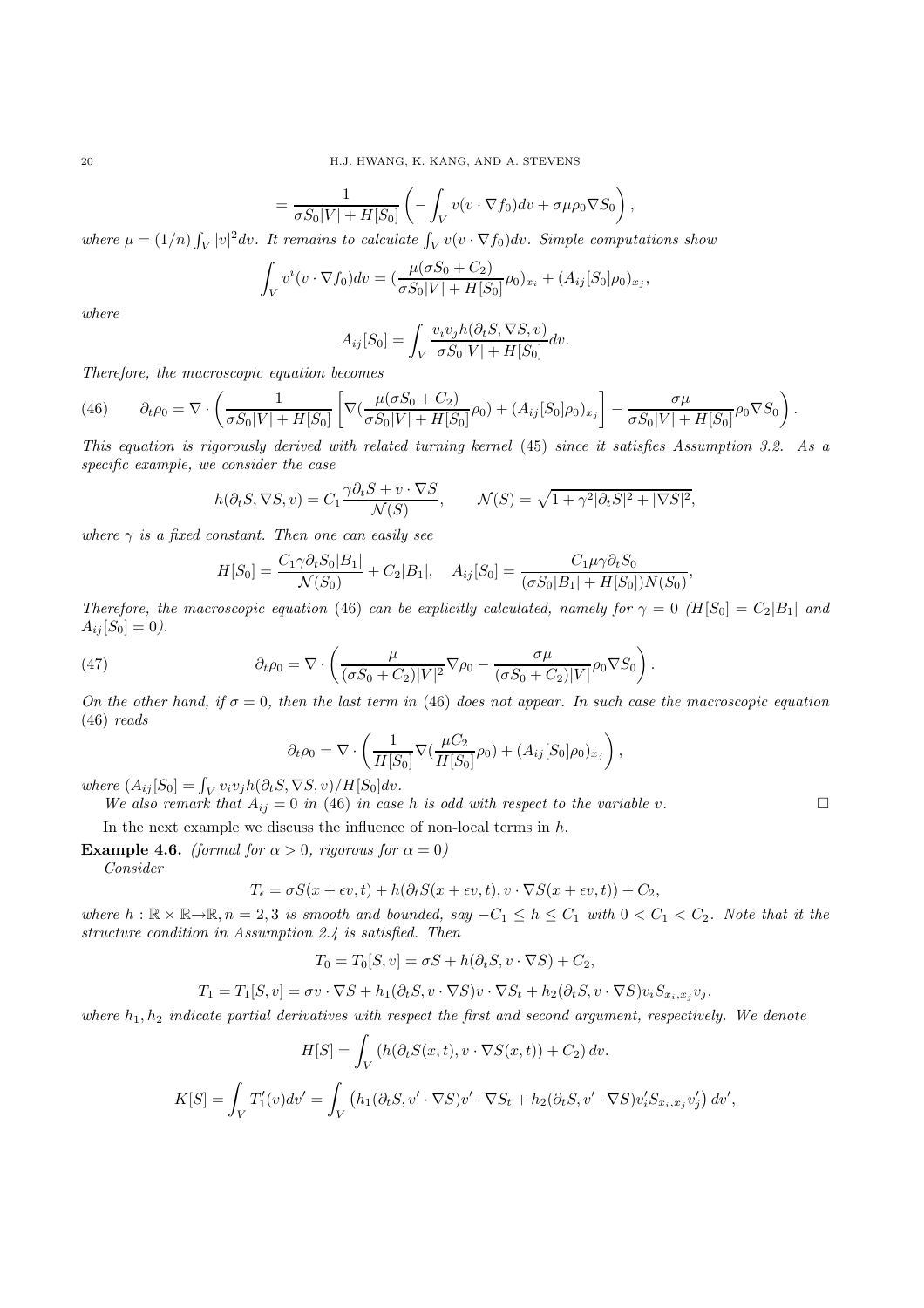where  $\int_V v' \cdot \nabla S dv' = 0$ . From the asymptotic expansion, we get

$$
f_0 = \frac{\sigma S_0 + h(\partial_t S_0, v \cdot \nabla S_0) + C_2}{\sigma S_0 |V| + H(S_0)} \rho_0, \quad f_1 = \frac{-v \cdot \nabla f_0 - f_0 K[S_0] + T_1[S_0, v] \rho_0}{\sigma S_0 |V| + H[S_0]}.
$$

*Therefore, we have*

$$
J_{\epsilon} = \int_{V} vf_{1} dv = -\frac{1}{\sigma S_{0}|V| + H[S_{0}]} \left( \int_{V} v_{i}v_{j} \partial_{x_{j}} f_{0} dv + K[S_{0}] \int_{V} v_{i} f_{0} dv - \rho_{0} \int_{V} v_{i} T_{1}[S_{0}, v] dv \right)
$$

*Thus, the macroscopic equation becomes*

$$
\partial_t \rho_0 = -\nabla \cdot J_{\epsilon} = \nabla \cdot \left( \frac{1}{\sigma S_0 |V| + H[S_0]} \left( \int_V v_i v_j \partial_{x_j} f_0 dv + K[S_0] \int_V v_i f_0 dv - \rho_0 \int_V v_i T_1[S_0, v] dv \right) \right).
$$

*Next we consider a specific example of the turning kernel above. For example, suppose* h *is given as follows;*

$$
h = h(\partial_t S(x + \epsilon v, t - \epsilon), v \cdot \nabla S(x + \epsilon v, t)) = \frac{C_1 v \cdot \nabla S(x + \epsilon v, t)}{\sqrt{1 + (v \cdot \nabla S(x + \epsilon v, t))^2}}.
$$

*Then one can easily calculate*

$$
H[S_0] = C|V|, \t f_0 = G[S_0, v]\rho_0,
$$

*where*

$$
G[S_0, v] = \frac{\sigma S_0 + h(\partial_t S_0, v \cdot \nabla S_0) + C}{(\sigma S_0 + C)|V|}.
$$

*On the other hand,*

$$
K[S_0] = \int_V \left( \frac{1}{(1 + (v \cdot \nabla S_0)^2)^{\frac{1}{2}}} - \frac{(v \cdot \nabla S_0)^2}{(1 + (v \cdot \nabla S_0)^2)^{\frac{3}{2}}} \right) v_i v_j S_{0, x_i x_j} dv = L[S_0] \Delta S_0 - M[S_0] |\nabla S_0|^2 \Delta S_0,
$$

*where*

(48) 
$$
L[S_0] = \frac{1}{n} \int_V \frac{|v|^2}{\sqrt{1 + (v \cdot \nabla S_0)^2}} dv, \qquad M[S_0] = \frac{1}{n^2} \int_V \frac{|v|^4}{(1 + (v \cdot \nabla S_0)^2)^{\frac{3}{2}}} dv.
$$

*Hence, summing up, we obtain*

$$
f_1 = \frac{1}{(\sigma S_0 + C)|V|} \left( -v \cdot \nabla (G[S_0, v]\rho_0) - G[S_0, v]\rho_0 (L[S_0] \Delta S_0 - M[S_0] |\nabla S_0|^2 \Delta S_0) + T_1[S_0, v]\rho_0 \right),
$$

*Using* f<sup>1</sup> *above, we calculate*

$$
J_{\epsilon} = \int_{V} vf_{1} dv = -\frac{1}{(\sigma S_{0} + C)|V|} \int_{V} vv_{j} \partial_{x_{j}} (G[S_{0}, v] \rho_{0})
$$

$$
-\frac{(L[S_{0}] \Delta S_{0} - M[S_{0}]|\nabla S_{0}|^{2} \Delta S_{0})}{(\sigma S_{0} + C)|V|} \rho_{0} \int_{V} vG[S_{0}, v] + \frac{1}{(\sigma S_{0} + C)|V|} \int_{V} vT_{1}[S_{0}, v] \rho_{0}.
$$

*After simple computations, we obtain*  $\int_V vT_1[S_0, v] = \sigma \mu \nabla S_0$ ,  $\int_V vG[S_0, v] = L[S_0] \nabla S_0/(\sigma S_0 + C)|V|$ , and  $\int_V v v_j \partial_{x_j} (G[S_0, v] \rho_0) = (\mu/|V|) \nabla \rho$  where  $\mu = (1/n) \int_V |v|^2 dv$ . Therefore, the macroscopic equation reads

$$
\partial_t \rho_0 = \nabla \cdot \left( \frac{\mu}{(\sigma S_0 + C)|V|^2} \nabla \rho_0 - \frac{\sigma \mu}{(\sigma S_0 + C)|V|} \rho_0 \nabla S_0 \right. \\
\left. + \frac{L[S_0](L[S_0] \Delta S_0 - M[S_0] |\nabla S_0|^2 \Delta S_0)}{(\sigma S_0 + C)^2 |V|^2} \rho_0 \nabla S_0 \right),
$$

*where*  $L[S_0]$  *and*  $M[S_0]$  *are defined in* (48)*. The third term is completely due to the nonlocal dependencies of h. Compare* (47) *for the local formulation.*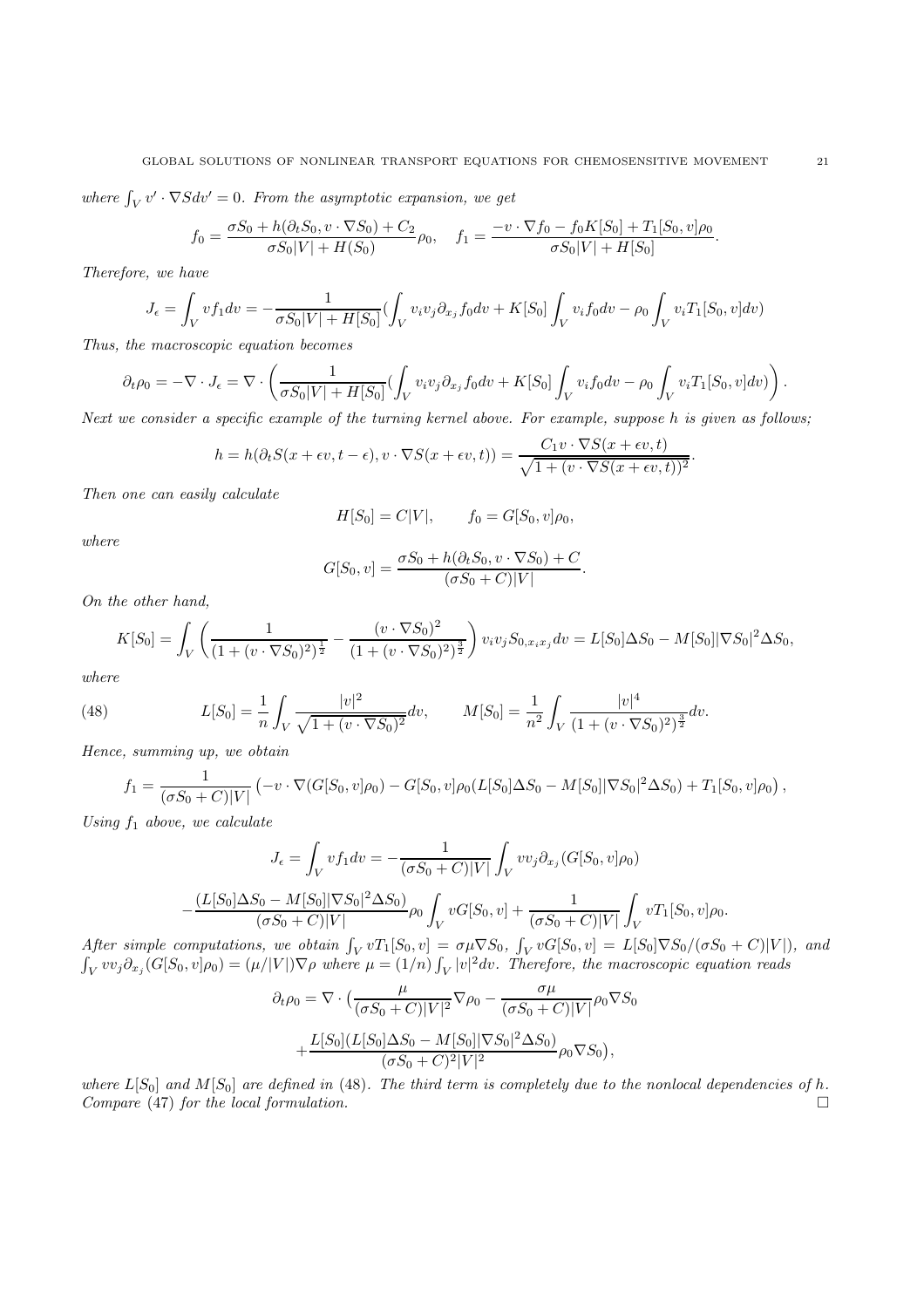#### **REFERENCES**

- [1] W. Alt Biased random walk models for chemotaxis and related diffusion approximations, J. Math. Biol. **9** (1980), 147–177.
- [2] W. Alt Singular perturbation of differential integral equations describing biased random walks, J. Reine Angew. Math. 322 (1981), 15–41.
- [3] F. A. C. C. CHALUB, P. MARKOWICH, B. PERTHAME, & C. SCHMEISER Kinetic models for chemotaxis and their drift-diffusion limits, ANUM preprint 5/02, Vienna Technical University, 2002.
- [4] F. A. C. C. CHALUB, P. MARKOWICH, B. PERTHAME, & C. SCHMEISER On the derivation of drift-diffusion model for chemotaxis from kinetic equations, ANUM preprint 14/02, Vienna Technical University, 2002.
- [5] F. A. C. C. Chalub, P. Markowich, B. Perthame, & C. Schmeiser Global existence and macroscopic limits for kinetic models of chemotaxis ANUM preprint 16/02, Vienna Technical University, 2002.
- [6] Y. Dolak & C. Schmeiser Kinetic models for chemotaxis: hydrodynamic limits and the back-of-the-wave problem, ANUM preprint 5/03, Vienna Technical University, 2003.
- [7] L. C. Evans Partial differential equations, AMS Press, 1998.
- [8] G. B. FOLLAND Real analysis. Modern techniques and their applications, Pure and Applied Mathematics, A Wiley-Interscience Publication, John Wiley & Sons, Inc., New York, 1984.
- [9] D. GILBARG & N. S. TRUDINGER Elliptic partial differential equations of second order, 2nd Ed.; Grundlehren der Mathematischen Wissenschaften, Springer-Verlag:Berlin, 1983, Vol. 224.
- [10] D. Horstmann From 1970 until present: the Keller-Segel model in chemotaxis and its consequences, MPI MIS, Leipzig, Preprint **3** (2003), to appear in DMV-Nachrichten.
- [11] H. Hwang, K. Kang, & A. Stevens, Drift-diffusion limits of kinetic models for chemotaxis: a generalization, MPI MIS, Leipzig, Preprint **19** (2003), submitted for publication.
- [12] H. Hwang, K. Kang, & A. Stevens, Global existence of classical solutions for a hyperbolic chemotaxis model and its parabolic limit, MPI MIS, Leipzig, Preprint **34** (2003), submitted for publication.
- [13] E. F. Keller & L. A. Segel Initiation of slide mold aggregation viewed as an instability J. Theor. Biol. **26** (1970), 399–415.
- [14] E. F. Keller & L. A. Segel Model for Chemotaxis J. Theor. Biol. **30** (1971), 225–234.
- [15] O. A. LADYŽENSKAJA, V. A. SOLONNIKOV, & N. N. URAL'CEVA, Linear and quasilinear equations of parabolic type, Translations of Mathematical Monographs Vol. 23 American Mathematical Society Providence, RI, 1967.
- [16] G. M. LIEBERMAN Second order parabolic differential equations, World Scientific Publishing Co., Inc.: River Edge, NJ, 1996.
- [17] H. G. Othmer, S. R. Dunbar, & W. Alt Models of dispersal in biological systems, J. Math. Biol. **26** (1988), no. 3, 263–298.
- [18] H. G. Othmer & T. Hillen The diffusion limit of transport equations derived from velocity-jump processes, SIAM J. Appl. Math. **61** (2000), no. 3, 751–775.
- [19] H. G. Othmer & T. Hillen The diffusion limit of transport equations II: Chemotaxis equations SIAM J. Appl. Math. **62** (2002), no. 4, 1222–1250.
- [20] E. M. STEIN Singular integrals and differentiability properties of functions, Princeton University press, princeton, New Jersey, 1970.
- [21] A. STEVENS The derivation of chemotaxis equations as limit dynamics of moderately interacting stochastic many-particle systems, SIAM J. Appl. Math. **61** (2000), no. 1, 183–212.
- [22] B. Tranquillo & W. Alt Glossary of terms concerning oriented movement, Lecture Notes in Biomathematics **89**, Eds. W. Alt and G. Hoffmann, Proceedings of a Workshop on Biological Motion held in Königswinter, 1989, Springer-Verlang Heidelberg (1990), 510–517.

Hyung Ju Hwang Max-Planck-Institute for Mathematics in the Sciences Inselstr. 22 - 26, D-04103 Leipzig Germany E-mail : hwang@mis.mpg.de

Kyungkeun Kang Max-Planck-Institute for Mathematics in the Sciences Inselstr. 22 - 26, D-04103 Leipzig Germany E-mail : kkang@mis.mpg.de

Angela Stevens Max-Planck-Institute for Mathematics in the Sciences Inselstr. 22 - 26, D-04103 Leipzig